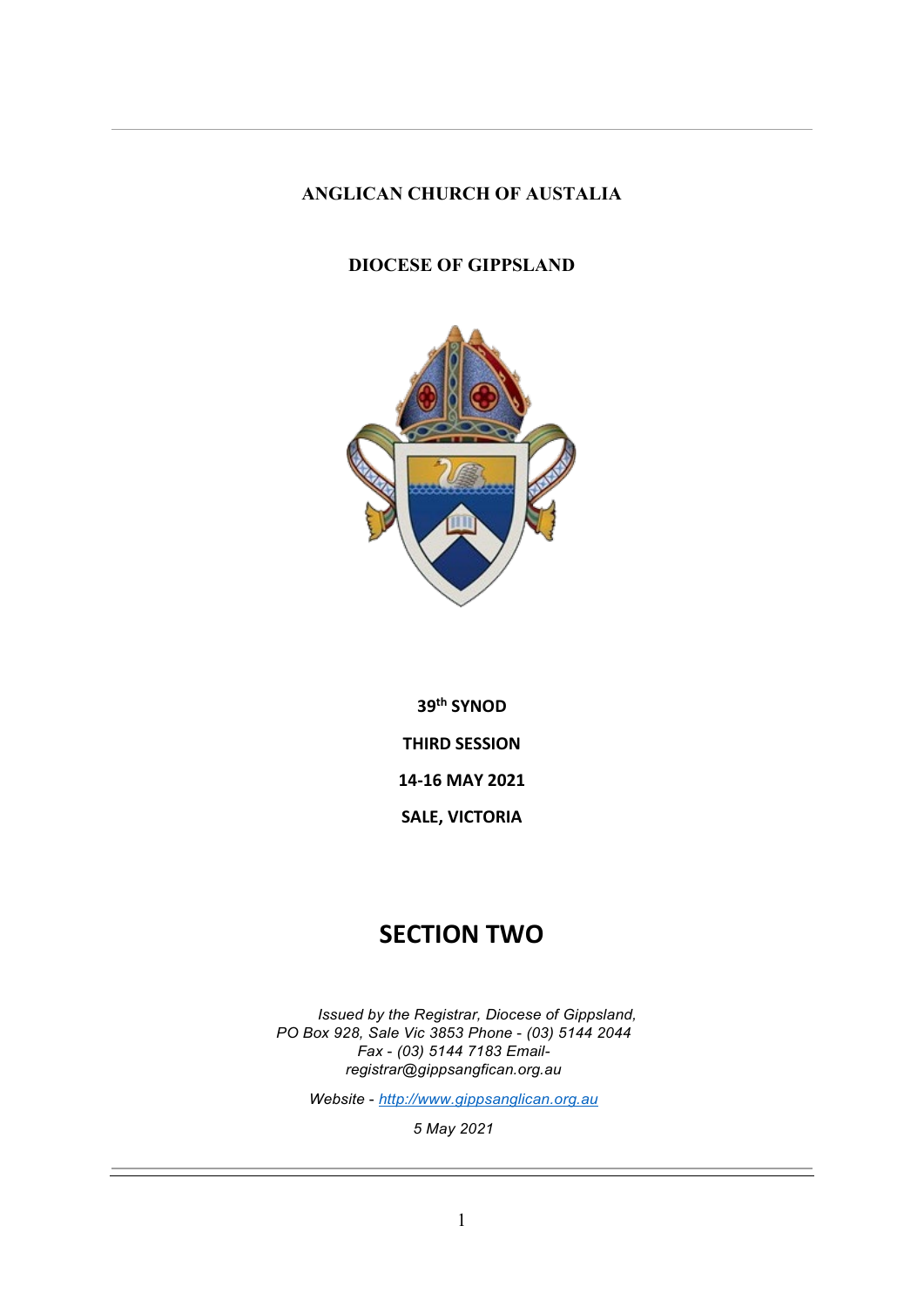### **SECTION TWO**

# **ANGLICAN DIOCESE OF GIPPSLAND THIRD SESSION OF THE THIRTY-NINTH SYNOD 2021**

# **SALE, VIC**

### **BISHOP-IN-COUNCIL REOPORT TO SYNOD AND BUDGETS**

| <b>ITFM</b>                                                            | PAGF |
|------------------------------------------------------------------------|------|
| <b>BISHOP IN COUNCIL REPORT</b>                                        | 3    |
| <b>2019 SYNOD RESOLUTIONS - REPORT ON ACTION TAKEN</b>                 | 12   |
| <b>BUDGETS</b>                                                         |      |
| April '21 - September '21 & 2021/22 BIC BUDGET<br>$\bullet$            | 14   |
| <b>MOTIONS OF BISHOP IN COUNCIL</b>                                    |      |
| <b>Faithfulness in Service</b><br>$\bullet$                            | 17   |
| <b>BILLS ENDORSED BY BISHOP-IN-COUNCIL</b>                             |      |
| Holy Orders (Removal from Exercise of Ministry) Bill 2021<br>$\bullet$ | 19   |
| <b>Professional Standards Bill 2021</b>                                | 34   |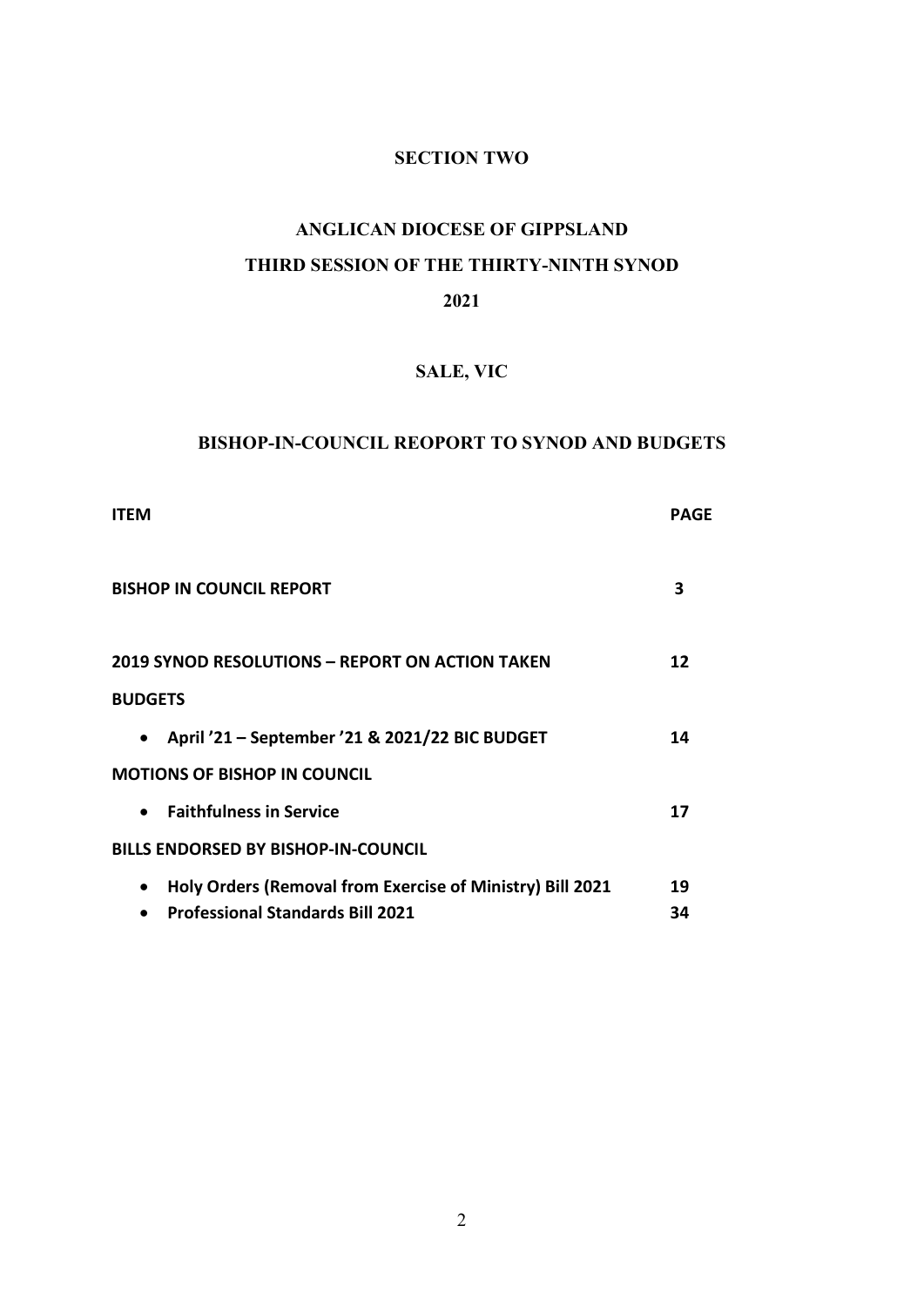### **BISHOP IN COUNCIL**

### **REPORT TO SYNOD**

This report covers the major matters dealt with by Bishop in Council since the last Synod in November 2020.

### **1. MEMBERSHIP OF THE COUNCIL AS AT 1 APRIL 2021**

Ex Officio Members

| The Vicar-General            | The Ven Graham Knott                       |
|------------------------------|--------------------------------------------|
| The Dean of Sale             | The Very Rev'd Susanna Pain                |
| The Archdeacons              | The Ven Sue Jacka                          |
|                              | The Ven Brenda Burney                      |
| The Chancellor               | Mr Roger Blythman                          |
| The Registrar                | Mr Richard Connelly                        |
| The Members of the Trusts    | The Hon John Delzoppo, OAM (Retires 2020*) |
| Corporation elected by Synod | The Hon Robert Fordham, AM (Retires 2021)  |
|                              | Mr Tim Gibson (Retires 2021)               |
|                              | Mr Philip Davis (Retires 2022)             |

### Members appointed by the Bishop - Three Clerical and Three Lay persons

|             |                         | Appointed | Retires |
|-------------|-------------------------|-----------|---------|
| Clerical    | The Rev'd Philip Muston | 2019      | 2022    |
|             | The Rev'd Jude Benton   | 2019      | 2022    |
|             | The Rev'd Jo White      | 2019      | 2022    |
| Lay persons | <b>Mr David Gittins</b> | 2017      | 2020*   |
|             | Mrs Jaan Enden          | 2019      | 2022    |
|             | Vacant                  |           |         |

Members elected by Synod - Three Clerical and Six Lay Members

|                    |                           | Elected | <b>Retires</b> |
|--------------------|---------------------------|---------|----------------|
| Clerical           | The Rev'd Lyndon Phillips | 2017    | 2020*          |
|                    | The Rev'd Tim Fletcher    | 2019    | 2022           |
|                    | The Rev'd David Head      | 2019    | 2022           |
| Lay persons        | <b>Mrs Marion Dewar</b>   | 2017    | $2020*$        |
|                    | Ms Cynthia Grove          | 2017    | 2020*          |
|                    | Mrs Elizabeth Hall        | 2019    | 2022           |
|                    | Mr David Chambers         | 2019    | 2022           |
|                    | Mrs Beth Delzoppo, OAM    | 2019    | 2022           |
|                    | Ms Val Jones              | 2019    | 2022           |
| Youth/Young Adults | Ms Alisha Moyle           | 2019    |                |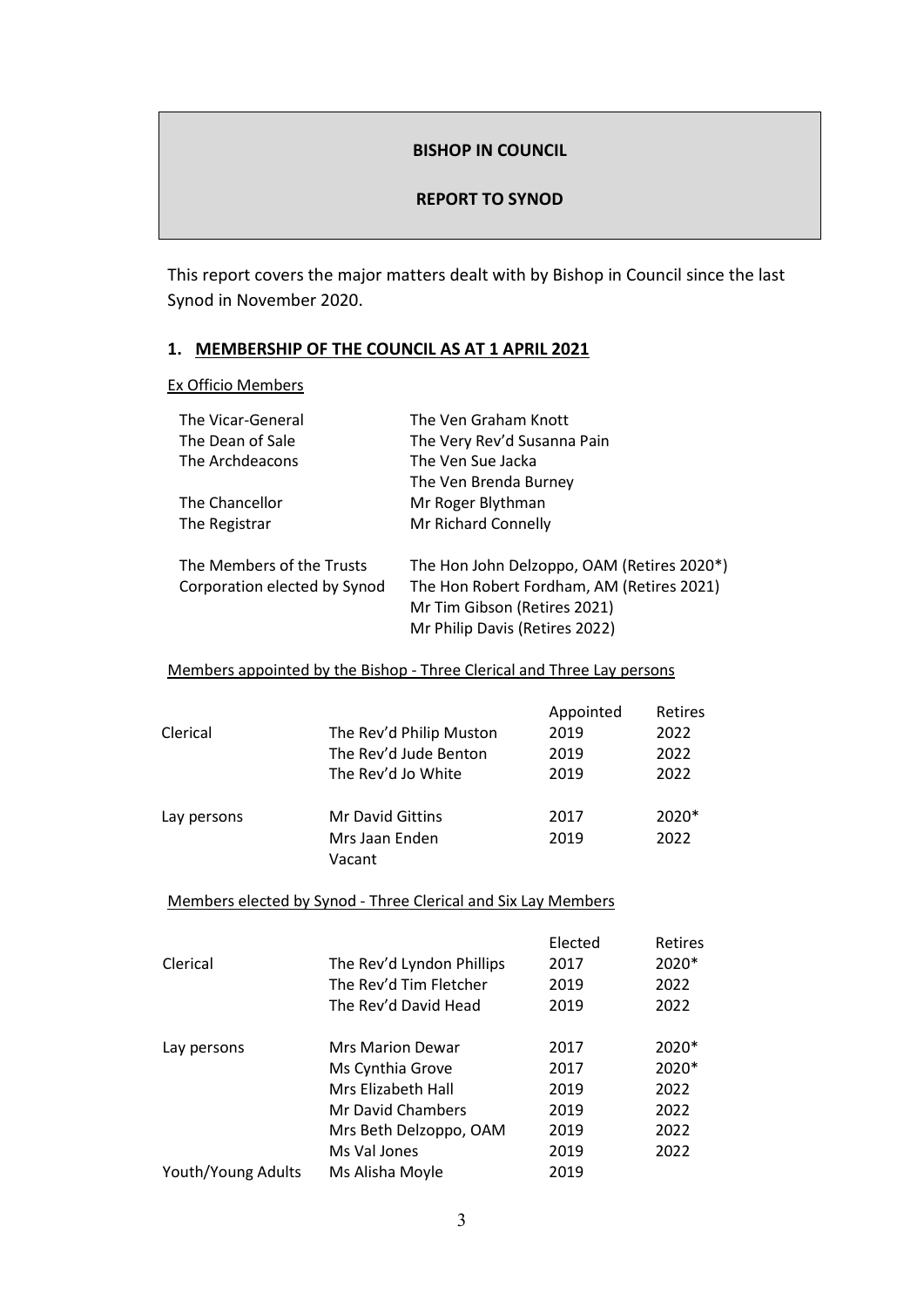### **2. SYNOD MOTIONS – 2019**

Progress on Synod motions passed in 2019 was not able to be addressed at the 2020 online Synod. The report is to be found on page 12 of this Paper.

### **3. STRATEGIC MATTERS**

The Council again spent a considerable amount of time on strategic issues during the year. The issues dealt with are as follows:

### **3.1 Vision Renewal**

Bishop in Council supported and contributed to the Vision Renewal process to be further presented to Synod by Bishop Richard.

### **3.2 Governance of the Diocese**

### **Executive Committee of Bishop in Council**

The Executive Committee of Bishop in Council has been in place now for just over 12 months. As its initial term of appointment has expired, review of its continued role in Diocesan governance is occurring. A working group, consisting of Robert Fordham, Revd Phil Muston, Jaan Enden, Meg Knight and the Registrar worked with Provincial Officer +Andrew Curnow to prepare a review report.

The report has recommended that the Executive Committee be retained, and further work regarding the flow-on effects upon other governance bodies on the Diocese, should it be retained, is underway.

### **Risk Leadership Plan**

Council adopted a Risk Leadership Program as developed by the Registrar, considering the benefit of such a program to mitigate risks, address policy gaps and promote strategic initiatives. The Risk Leadership Program is an intentional tool for the Council, and each of its committees is asked to help identify and manage the risks inherent in achieving the missional strategies of the Diocese.

It is thus anticipated that each body (such as Finance Committee, Trusts Corporation, etc) will monitor and address risks within its scope of responsibility and, upon identifying risks of high degree, will refer those issues to Council for assessment, review and development of policy directions to mitigate such risks.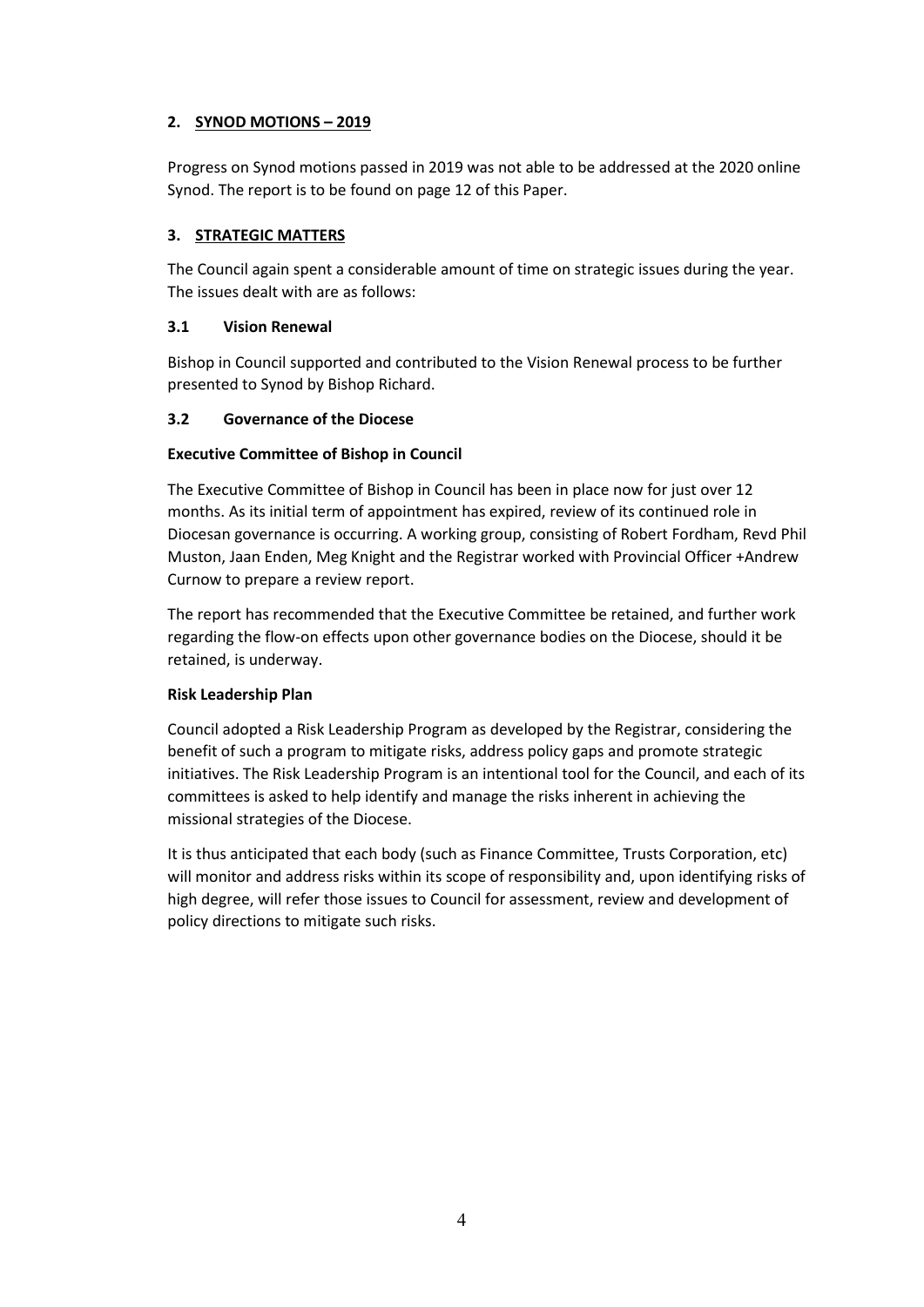### **3.2 Diocesan Budget Position**

### **Strategic Financial Plan**

As reported to 2020 Synod, the Council has adopted a strategic financial plan to achieve neutral budgets in 2023.

The Strategic Financial Plan continues to be implemented with the following initiatives being undertaken:

### *Diocesan Development Officer*

Two recruitment rounds have occurred to date, and while strong applications were received during each round, a suitable candidate is yet to be identified. Other options are currently being considered, such as obtaining these services through local partnerships.

#### *Return on Investment review*

A review of the Diocesan investment portfolio is being undertaken to ensure that we are receiving the best rate of return available given the objectives and risk appetite of the Diocese. This project by a small working group is continuing.

#### *Developing new streams of revenue*

At its meeting of April 2021, Council resolved to conduct a feasibility study of the best use of the vacant shop front at 210 Raymond Street Sale, and its potential use as a Diocesan run opportunity shop. The Finance Committee and Executive Committee are continuing to pursue other activities that may provide revenue to fund Diocesan initiatives.

#### *Reduction of expenditure*

In its current budget, the Registry is undertaking several cost cutting measures to contribute as much as it can to the objective of providing cost-neutral budgets in 2023.

#### **Budget Development**

Bishop in Council presents two budget for the attention of Synod. The first being a 6 month budget for the period of April 2021 – September 2021, and the second being for the 2021/22 financial year.

#### *April 2021 – September 2021*

As reported to Synod in 2020, an interim budget was prepared for the period of October 2020 – March 2021 given the uncertainties presented by Covid19 pandemic upon diocesan financial operations. This saw some costs savings through a reduction in staffing, and cost savings arising from working-from-home arrangements, reduced travel, and some staff electing to receive JobKeeper Allowance in lieu of stipend/salary for a period. As the Diocese resumes more 'typical' operations, a 0.5 staffing increase providing executive support primarily to the Registrar has been approved. A redress payment of \$530,000 ultimately had a big influence on the 6 month financial performance. The final results of this period will be included in the 20/21 audit.

*October 2021 – September 2022*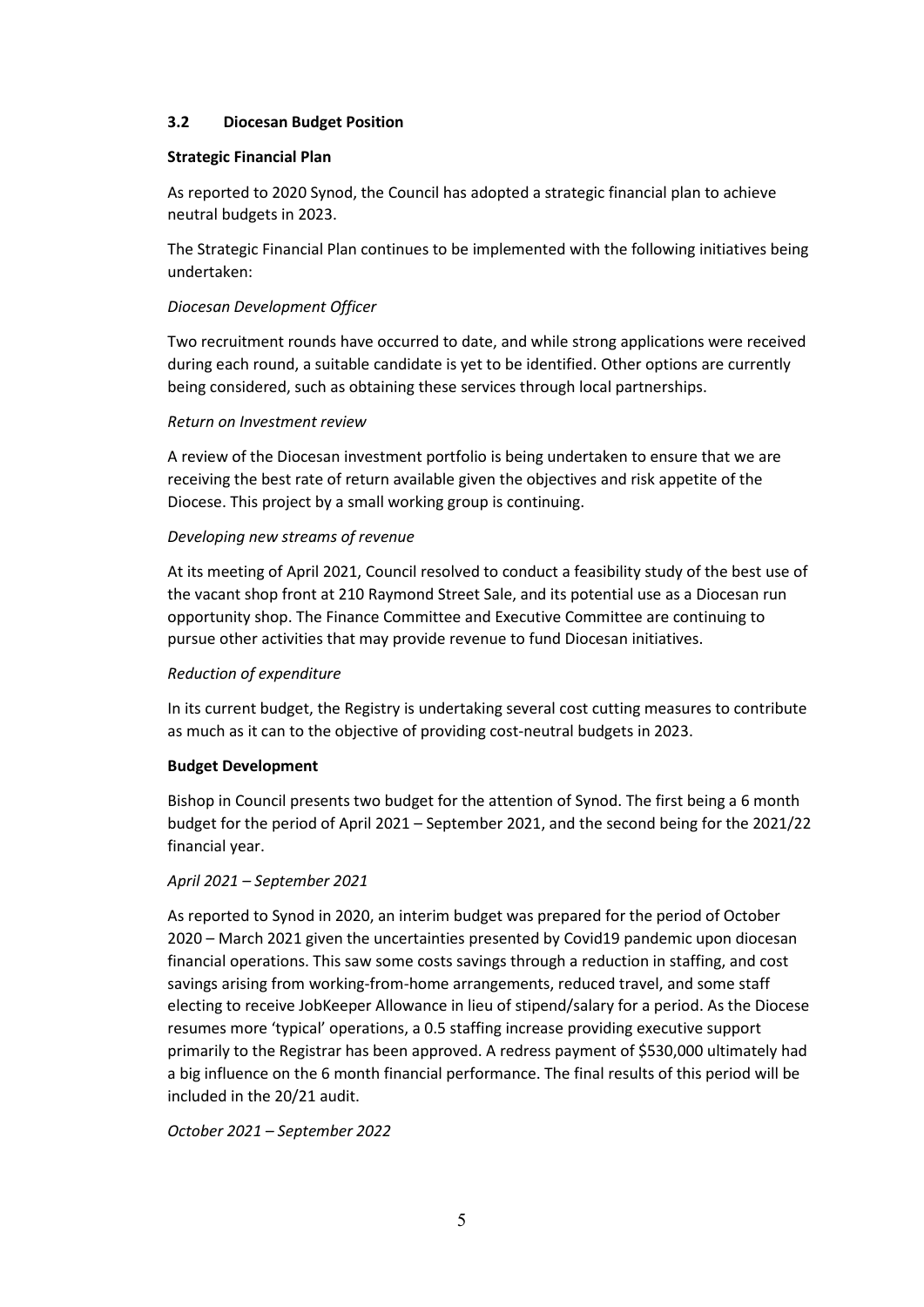The budget presented to Synod contains several initiatives to address the long-term deficit budget position of the Diocese. This includes an increase in the parish assessment rate to 11.5%, with anticipated incremental increases in the subsequent two budgets. The national average for assessments is over 12% and several other Victorian Diocese are considerably above that figure. Other costs cutting measures are incorporated into the budget, including a reduction in cleaning, security and computing costs (as the Registry transfers to a cloud server).

### **Gippsland Anglican Retirement Villages**

In February 2020, Bishop in Council passed the following resolution:

*Resolution B2002/02 resolved that: a. Bishop in Council proceed with the dissolution of the lease between the Anglican Diocese of Gippsland Trust Corporation (ADG) and GARLL; b. All residual powers, duties and functions be transferred to the ADG; c. The governance and restructure of the management of the Villages be determined by the ADG; and d. Any surpluses resulting from new management arrangements, be used to repay past drawings on residents' ingoing deposits to secure the long-term viability of the Villages' assets and improve the prudential ratio.*

Following this resolution, considerable work has been done regarding restructuring the workforce at the Villages, bringing financial and operational management back to the Registry and Diocese, conducting final audits and establishing new management structures to provide on-going effective oversight of the Retirement Village operations.

As a result of these changes, the Villages have benefited from greatly increased occupancy rates (from 53% to over 90%), a revitalised village atmosphere amongst residents (despite the disruption caused by the pandemic) and very positive outlook for the future operations.

Members of Synod are referred to the Retirement Villages report (in Section 3 of Synod Papers) prepared by our new Village Manager, Sue Paterson.

### 4. **FINANCIAL and ADMINISTRATIVE MATTERS**

Anderson, Munro and Wyllie conducted the audit for the 2018/19 financial year. The same firm is currently conducting the audit for the 2019/20 financial year.

The accounts are tabled at this session of Synod together with the audit reports for adoption.

### **4.1 Consolidated Financial Statements for 2019/20**

The financial statements represents a consolidation of the accounts of Bishop in Council, the Trusts Corporation, The Abbey, ADF, *The Gippsland Anglican*, Anglican Retirement Villages (since 1 April 2020) and the Church Book Room.

Separate financial statements are tabled at Synod for each of these entities to give greater detail for synod members. These are contained in Section 4 of the Synod Papers.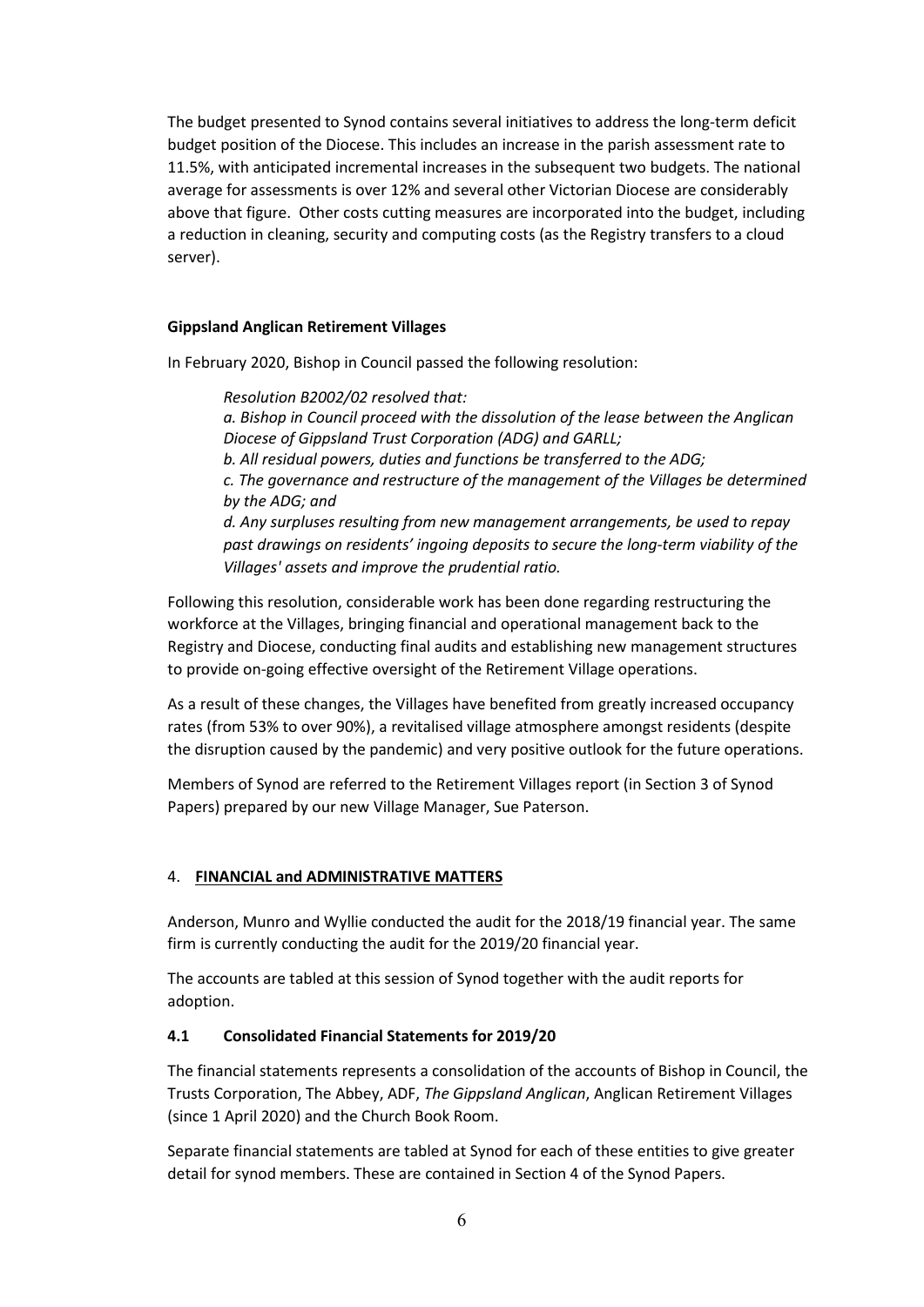The following comments are made on specific areas:

### **4.2 The Abbey**

The Abbey experienced significant disruption to its accommodation services and program activities due to the Covid19 pandemic. It has been assisted throughout the year by receiving several grants, the JobKeeper Allowance and a gradual resumption of services in the last few months.

Members of Synod are referred to The Abbey report (in Section 3 of Synod Papers) prepared by the Abbey Priest, The Revd Edie Ashley.

\$779.00 Surplus

### **4.3 Church Book Room**

The Church Book Room is a comparatively small service provided by the Registry providing communion wafers and candles to parishes. A majority of parishes rely on on-line purchases for these supplies. The profit and loss outcome for the last financial years is as follows:

\$1458.00 Surplus

### **4.4** *The Gippsland Anglican*

*The Gippsland Anglican* remains one of the key communication strategies reaching members of our parishes and into the broader community. During the past year it has received increased advertising, as well as a further award by the Australasian Religious Press Association. Its financial result for the year is:

\$19,133 deficit

### **4.5 Anglican Development Fund – Gippsland**

The ADF remains an important facility to enable parishes to provide capital improvements to parish assets through providing market competitive rates. It also provides interest income for parish reserves invested in the Fund. The Parish Administration Act requires parishes to invest reserve funds in either the ADF or Trust Funds rather than making term deposits in banks / building societies.

The ADF accepts deposit for investment from parishes, diocesan organisations, clergy and salaried employees. There is some limited capacity for the ADF to receive deposits from other people associated with the Diocese, with further information available from the Registrar.

As at 30 September 2020 the ADF reports:

Deposits:

2016-17 - \$4,324,930 2017-18 - \$3,024,206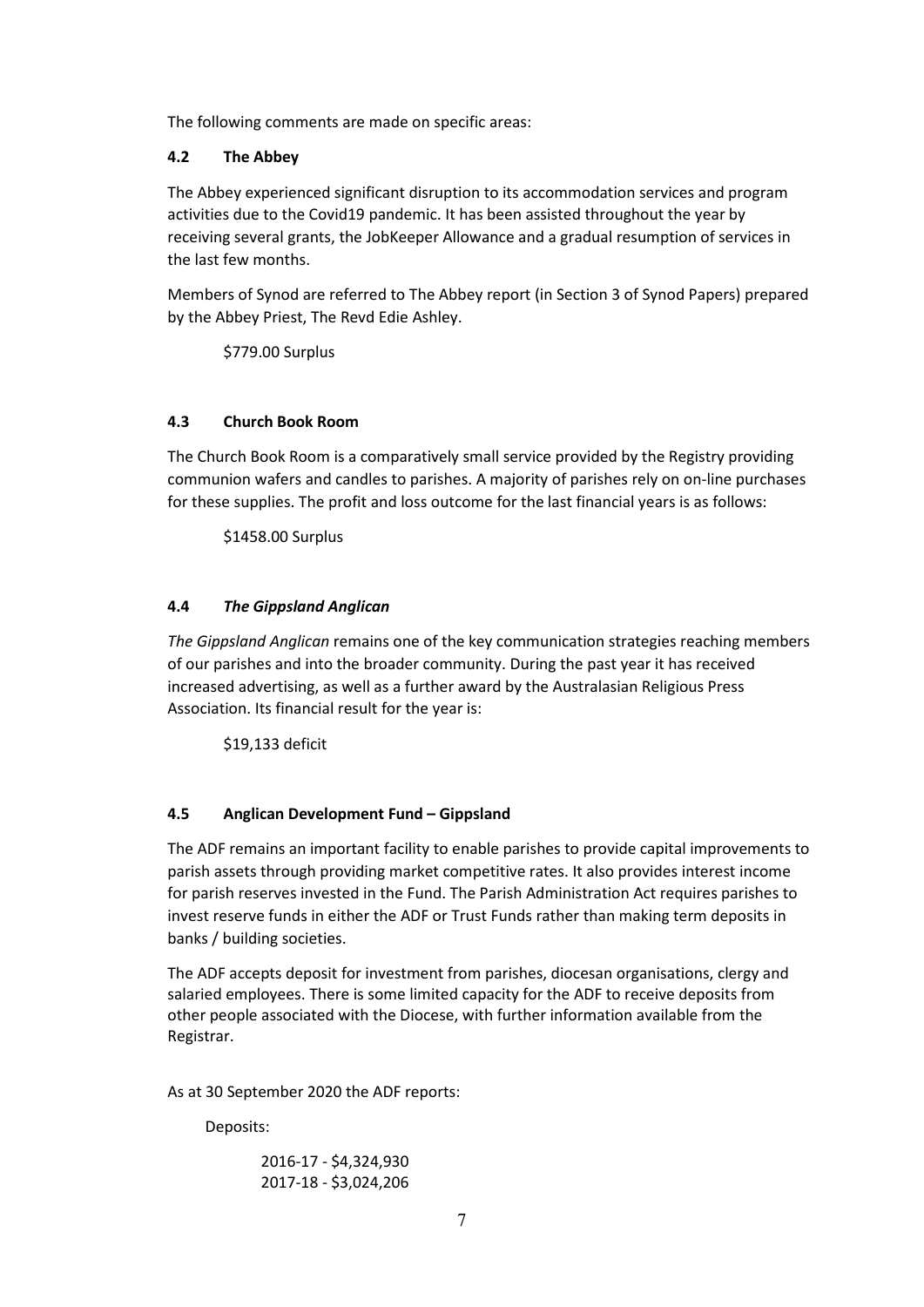2018-19 - \$2,131,726 2019-20 - \$2,394,551

Loans to Parishes

2016-17 - \$1,183,849 2017-18 - \$1,269,261 2018-19 - \$1,076,172 2019-20 - \$ 1,253,027

Operating Surplus

2016-17 - \$193,040 2017-18 - \$157,927 2018-19 - \$46,799 2019-20 - \$79,952

#### **Current ADF interest rates:**

31 day 1.5% Term deposits (up to \$100,00) 1.55% Term deposits (over (\$100,000) 1.60%

#### **Parish loans**

| Up to \$50,000 | 6.00% |
|----------------|-------|
| Over \$50,000  | 5.75% |

#### **4.6 Gippsland Ministry Foundation**

The objects of the Foundation as set out in the GMF deed are:

- The provision of adequate training for ministry of clergy and laity.
- **The support of Ministry within Parishes and areas of special Ministry principally** within the Diocese of Gippsland.
- The development and growth of Parish and Diocesan structures to facilitate ministry within the Diocese.

The current balance of the GMF at end-of-year 19/20 was \$798,039

No further allocations are being made from the GMF to fund Bishop in Council operational expenses in order to preserve the capital in the fund. Surplus funds from the future sale of Diocesan Trust property can be applied to rebuild the corpus of the fund.

### **4.7 Anglican Retirement Villages**

The Gippsland Anglican Retirement Villages operated is continuing its transition from independent financial operation from the Diocese (under GARLL) to the Diocese, and is once again now recorded in the consolidated financial statements for the Diocese. This has seen the ending of the lease arrangements between the Trusts Corporation and GARLL as at 30 March 2020, and consequently the inclusion of financial performance within the Diocese. At year end, 30 September 2020, the Retirement Village Committee of Management reported an interim surplus of \$24,386.00.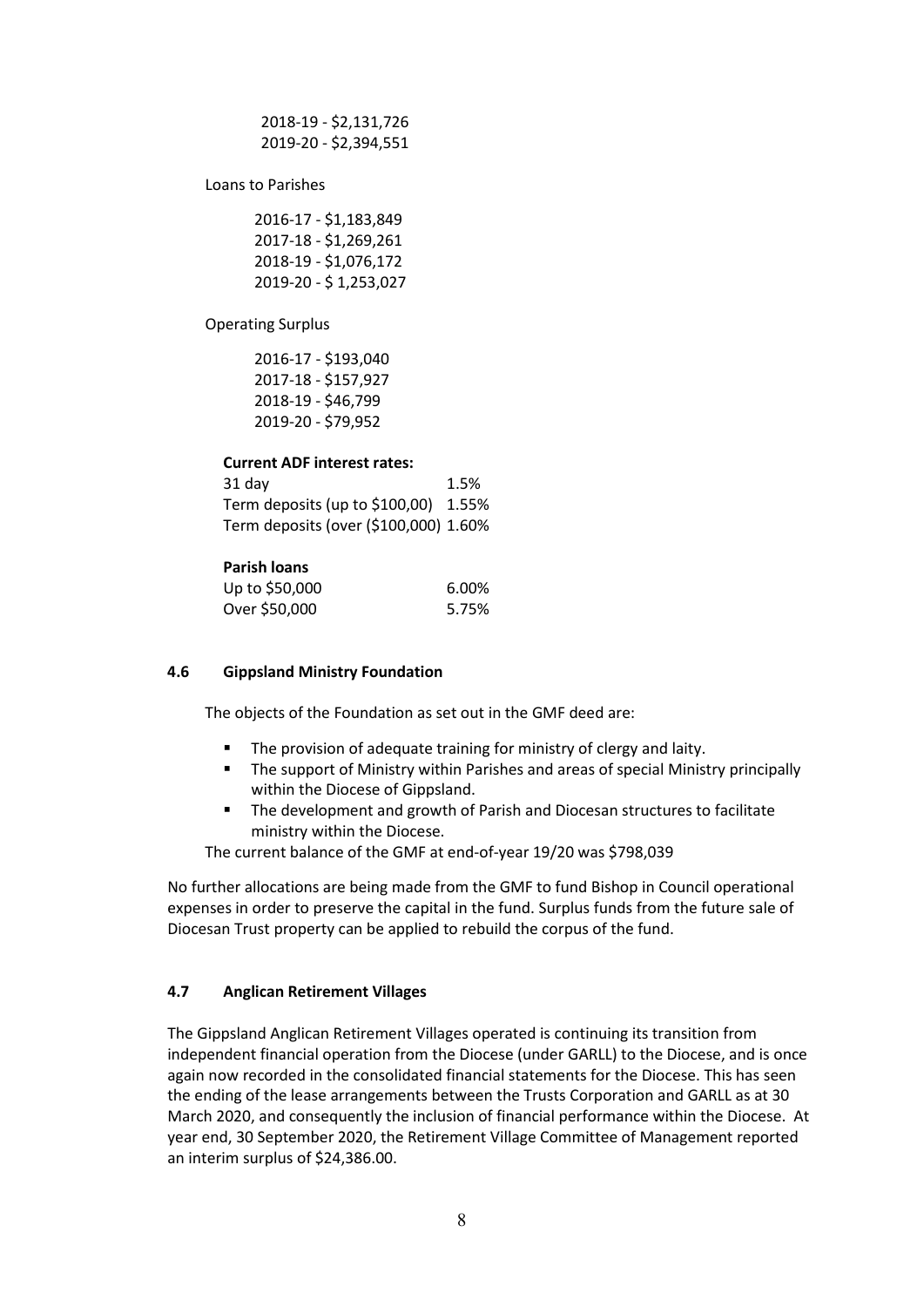### **4.8 Anglican Diocese of Gippsland Administration Ltd (ADG Admin Ltd)**

The ADG Admin Ltd budget relates primarily to the cost of professional standards and employee Workcover insurance. It creates no income independent of an allocation from the Bishop in Council budget. It has an annual budget of approximately \$200,000 and this year posts a savings of \$16,578 against its budget.

### **4.9 Anglican Trusts Corporation of the Diocese of Gippsland**

The Trusts Corporation budget relates primarily to the investment and trust management operations of the Diocese. These activities are separate from the on-going diocesan management activities. The following is noted in relation to the Trusts Corporation deficit of \$872,336.

- Dividends were significantly down on the previous year due to stock market volatility (down by \$230,000).
- A redress payment of \$530,000 was made throughout the year.
- The Trusts Corporation continues to fund the Diocesan deficit budget by \$470,000 each year, for which it relies on investment returns to fund. At least \$340,000 of this grant is an unfunded draw-down of the capital in the Trust Fund invested.

The Trusts Corporation membership comprises -

The Bishop Ex-officio & Chair The Chancellor Ex-officio The Registrar Ex-officio Members: Mr Philip Davis, the Hon. J Delzoppo, OAM, Mrs M Shields, the Hon. R Fordham, AM, Mr Tim Gibson and Mr David Gittins.

The Trusts Corporation has met on two occasions since the last Synod session in 2020.

The role of the Trust is to:

- Ensure that the Trust Seal has been affixed in accordance with the decisions of BIC;
- Receive advice of any new bequests or trusts in which the Diocese has an interest and to ask questions about the management of trusts;
- To meet when a new trustee is appointed to authenticate the seal and signatures.

Bishop-in-Council has also delegated certain property and investment management functions to the Trusts Corporation.

The trustees signed several legal documents during the year as authorised by Bishopin-Council. This has included multiple leases with in-coming residents in the Diocesan Retirement Villages.

It has approved the project works in several parishes, including subdivision and sale of surplus land in Glengarry, Moe, Briagolong and Erica.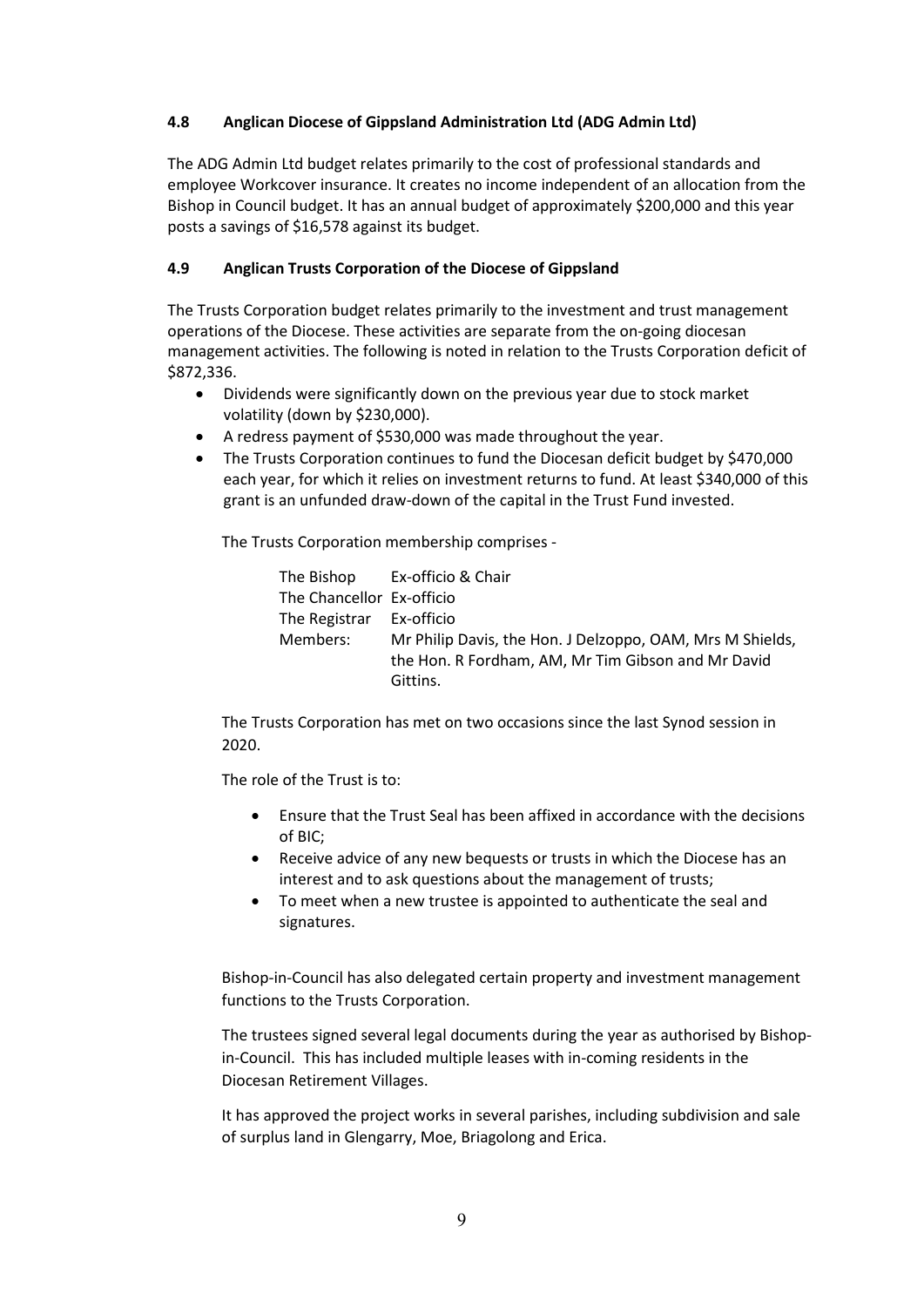#### **4.10 Finance Committee**

This Bishop in Council Committee oversees the financial management of the Diocese and provides advice to the Council on financial and administrative matters. It typically monitors expenditure of the Bishop in Council budget.

The membership of the Committee currently comprises:

Mr David Gittins (Chair), the Bishop, the Registrar (as Secretary), the Hon. John Delzoppo OAM, The Ven Clem Watts, Mrs Meg Knight, Mr Stephen Paterson, Mr Ross Williams and is supported by the Diocesan Finance Officer Mrs Annette Hollonds.

The Committee has met 4 times since November's Synod and the main issues considered include:

#### *Strategic Financial Plan*

The Committee actively generates proposals for increasing revenue streams and reducing expenditure costs. It currently is undertaking a feasibility study into establishing a diocesan operated op-shop in Sale.

#### *Parish Financial Overview*

The Committee received with great appreciation, a monthly financial snapshot from parishes assisting a whole-of-Diocese perspective of how parishes had been impacted through significant challenges of 2019 and 2020, including the East Gippsland bushfires and the Covid19 pandemic. Reporting to Bishop in Council, it noted the great financial resilience of parishes and the faithful and sacrificial contributions of parishioners and clergy that have held parishes in good financial stead. The shift to electronic giving and the JobKeeper Allowance assisted many parishes, and now that churches have re-opened for worship and op-shops have recommenced trading, many parishes are reporting a positive outlook.

#### *Insurance*

Following a significant increase in insurance costs in 2018/19 (24.89%) the total insurance premiums for the Diocese rose by only a modest 4% for 2021.

The Finance Committee receives reports from the Retirement Village Committee of Management. Synod members are referred to the separate report from the Retirement Villages in Section 3 of these papers.

The Committee noted with thanks the commitment and contribution of Mr Chris Beckman who retired from the Committee since last Synod. The Committee welcomes Mr Stephen Paterson and Mr Ross Williams who each bring a wealth of experience valued by the Committee.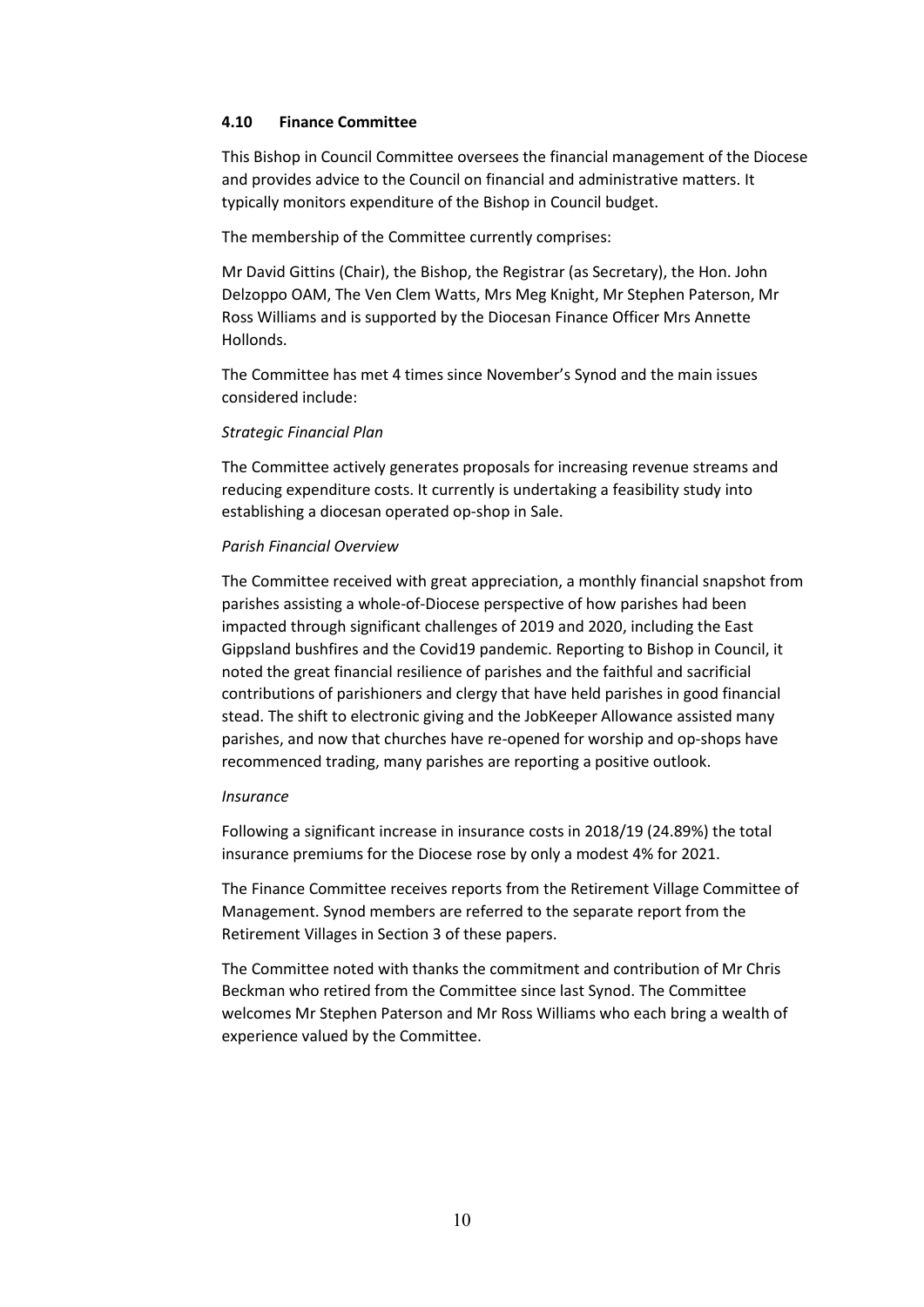#### **5 PARISH MATTERS**

The Trusts Corporation and Finance Committee provide the following reports to Synod:

*Croajingolong* Drainage repairs to St Peters, Mallacoota are being conducted.

*Korrumburra /Poowong* Drainage repairs to the rectory are being undertaken.

*Leongatha* St Andrew's Dumbalk is to be closed as a centre of worship on 23 May.

*Moe /Newborough* The parish is undertaking a significant program of consolidating its properties in the Moe / Newborough area. This includes the subdivision and sale of surplus land in Moe, the consolidation of several op-shops and the sale of the dis-used Erica church.

*The year of the Gutter* Our insurer, AIRS has developed a risk mitigation program whereby our insurance excess will be reduced by \$6,000 for storm damage claims if we can demonstrate that we have undertaken a gutter maintenance program in the 12 months prior to any claim. Two key issues emerge in responding to this initiative:

- The cost of obtaining commercial gutter cleaning services. At \$90-\$200 per building the cost to parishes adds up when there may be 3-8 buildings that need cleaning; and
- The safety risk of church volunteers working at height from ladders.

In response to these issues, the Registry has purchased a commercial gutter cleaning vacuum available for parishes to undertake their own cleaning – for free and in safety.

If volunteers in your parish can start a lawnmower and use a vacuum, then they would be capable of using this equipment.

It is planned to make the machine available across the Diocese with the Retirement Villages and the three Regions each having access to the unit for a 3 month period. The unit is currently at Clifton Waters Village attending to the 100+ buildings at that site. The roster for its availability is yet to be worked out. Further information about this program is available from the Registrar.

The Council commends this report to Synod

Allowely

Richard Connelly Registrar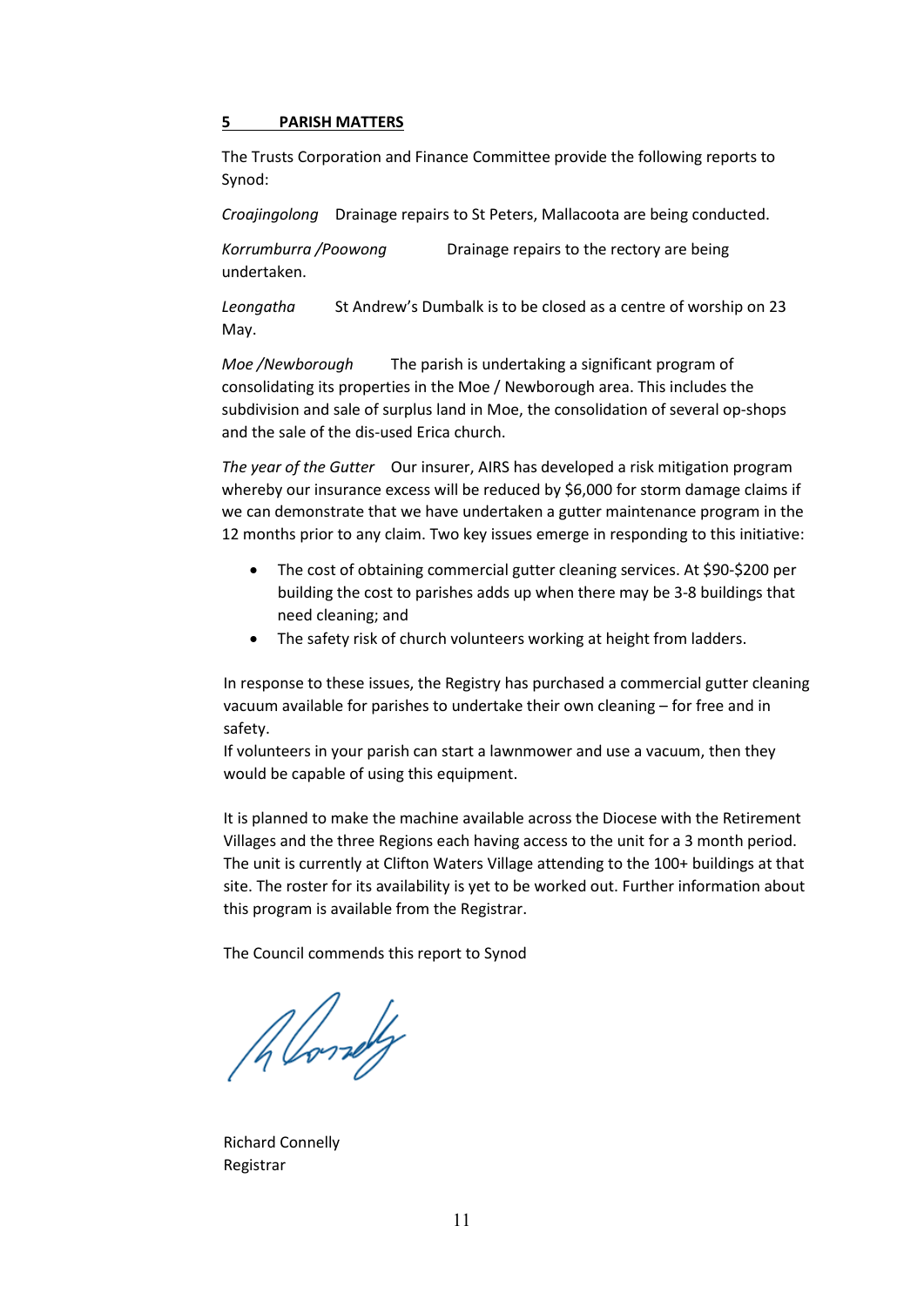### **Report into Formal Motions of 2019 Synod**

### **NM/1 Equal representation**

### *This Synod requests Bishop in Council to draft the legislative amendments required to guarantee equal representation of men and women in that body and bring them for consideration to the next synod.*

The Council considered this motion and consulted with the previous Chancellor regarding any suitable amendments to legislation to 'guarantee equal representation of men and women'.

Council noted several pertinent issues regarding this matter:

- Defining 'equal representation' is difficult give the demographic contexts of the church in Gippsland. Does equal gender representation mean 50:50 when our churches typically find its membership consist of 65% female and 35% male?
- The current membership of Council consists of 48% female and 52% male, indicating that without intentional regard to gender, equal representation is practically observed.
- 44% of the Council is made up ex-officio members, who hold their membership by virtue of roles or functions they perform in the life of the church (e.g., Bishop, Archdeacons, Chancellor, etc). This limits the capacity of the remaining members to be intentionally recruited to provide for equal gender representation.
- Under current statute, the membership of elected members of Council is obtained through a process of nomination and election at Synod.
- Council has committed to being inclusive and representative of all members of the Diocese. This includes awareness of biases that influence membership of governance bodies such as Bishop in Council. Council was hesitant to consider amendments that would limit the scope of membership, potentially at the risk of excluding all who can contribute, irrespective of gender, sexual identity or other societal diversity identifiers.

Given these considerations, Council has declined to consider developing specific legislative amendments to provide for equal gender representation but has committed to promote equal and diverse representation on all governance bodies, and is particularly mindful of gender representation.

### **NM/2 Bishop-in-Council Membership**

### *This synod requests Bishop in Council to review whether its council is the most practicable size for good governance and to draft the legislative amendments required to make any changes and bring them for consideration to the next synod.*

Following the 2019 Synod, Bishop in Council delegated this issue to the Governance Working Group. The work of this Group was significantly disrupted by the Covid19 pandemic, which saw it quickly respond by recommending the establishment of the Executive Committee of Bishop in Council. This body has significantly contributed to the good governance of the Diocese during 2020. Its continued operation is currently under review with initial recommendations being for the continuation of the Executive Committee. This review is also considering the flow-on effects of the Executive Committee on the governance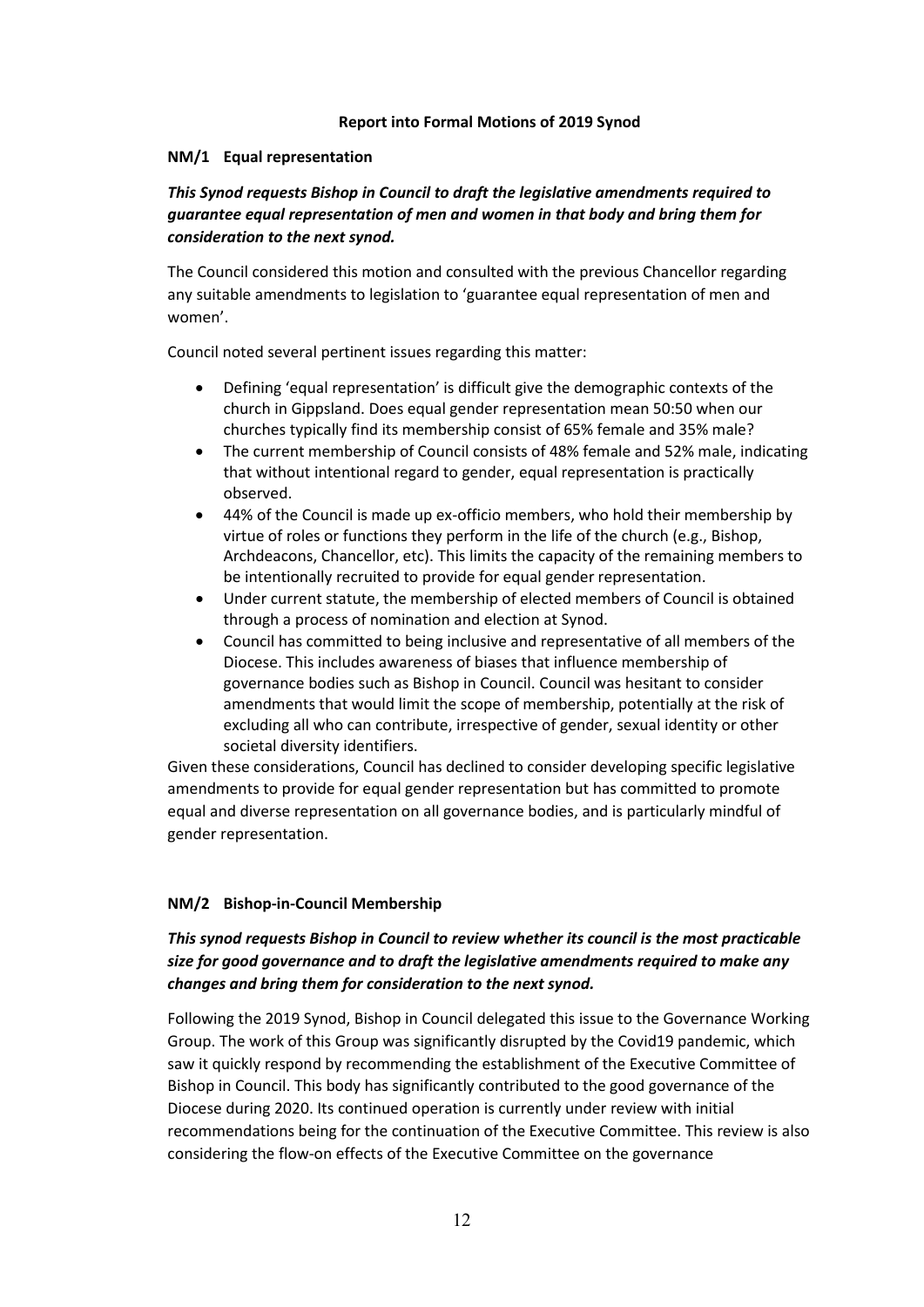arrangements for all governance bodies in the Diocese. This may ultimately make recommendations of the most practicable size of the Council.

### **NM/3 Gender Balance**

*This Synod requests the Bishop in Council to report annually to each parish and to each synod the gender balance of the Bishop in Council, Diocesan Committee's, Parish Councils and licenced positions in the Diocese. The report is to note the balance as it is also reflected in full time, part time and honorary appointments. The report is also to note the balance in all positions, including ex-officio, elected and nominated positions.*

The following information is provided in relation to gender balance across various Diocesan bodies.

|                           |                |      | %      |
|---------------------------|----------------|------|--------|
| Name of Diocesan Body     | Female         | Male | Female |
| <b>Bishop in Council</b>  | 11             | 14   | 44%    |
| <b>Finance Committee</b>  | 1              |      | 13%    |
| <b>Trusts Corporation</b> | $\overline{2}$ |      | 22%    |
| Diocesan Staff            | 6              | 3    | 67%    |
| Safe Ministry Authority   | 6              | 4    | 60%    |
| Synod                     | 53             | 26   | 67%    |
| <b>BIC Exec Committee</b> | 4              | 4    | 50%    |

The following information relates to the proportion of parish lay positions held by females.

| Position                                                 | <b>Ballarat</b><br>2021(a) | Bendigo<br>2019(b) | Gippsland<br>2020(c) | Melbourne<br>2014(d) | Wangaratta<br>2018(e) |
|----------------------------------------------------------|----------------------------|--------------------|----------------------|----------------------|-----------------------|
| Wardens                                                  |                            | 50%                | 64%                  | 46%                  | 57%                   |
| Parish Secretary                                         | 92%                        | 80%                | 96%                  | 71%                  | 88%                   |
| Parish Treasurer                                         | 31%                        | 65%                | 55%                  | 33%                  | 65%                   |
| <b>Mission Secretary</b>                                 |                            |                    | 86%                  |                      |                       |
| Licensed Lay Readers                                     |                            |                    | 61%                  |                      |                       |
| Pastoral Assistants                                      |                            |                    | 88%                  |                      |                       |
| Liturgical Assistants                                    |                            |                    | 72%                  |                      |                       |
| Eucharistic Assistants                                   |                            |                    | 78%                  |                      |                       |
| Synod Representatives                                    |                            |                    | 65%                  | 47%                  |                       |
| Clergy Appointments Advisory<br>Board /                  | Incumbenc<br>y             |                    | 63%                  | 50%                  | 48%                   |
| Committee / Nominators<br>Parish Council Representatives |                            |                    | 63%                  |                      |                       |
| <b>Total</b>                                             | 62%                        | 59%                | 69%                  | 48%                  | 59%                   |

This data comes from the discussion paper, "Gender information on the Anglican Province of Victoria, Colin Reilly, April 2021, available on our website[: www.gippsanglican.org.au](http://www.gippsanglican.org.au/)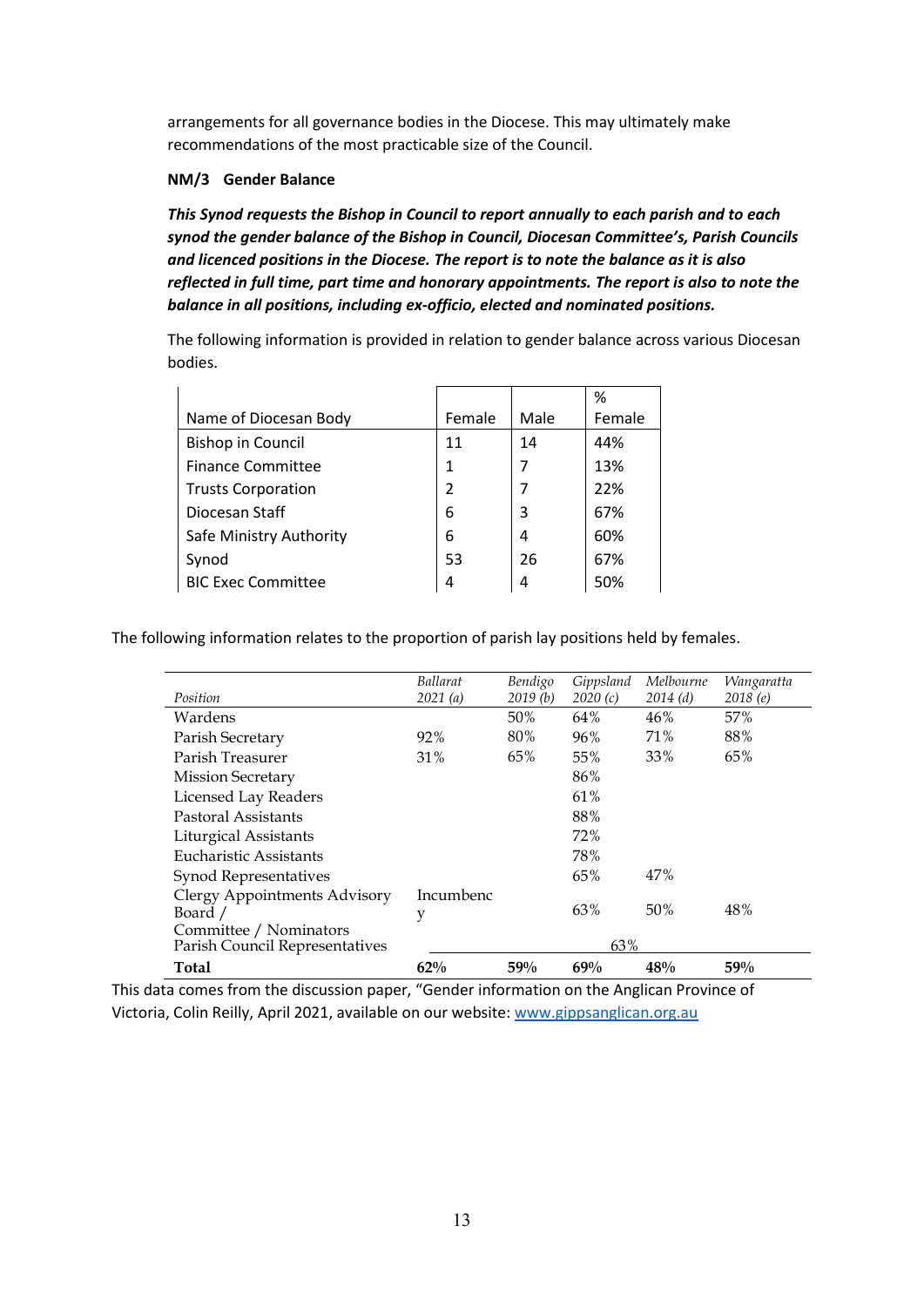### **Anglican Diocese of Gippsland Bishop in Council Budget**

**19/20**

| comparison   | <b>Description</b>                  |        | Apr '21- Sept '21 | 2021-2022        |
|--------------|-------------------------------------|--------|-------------------|------------------|
|              | <b>INCOME</b>                       |        |                   |                  |
| 365,271.24   | Assessment Receivable               | \$     | 182,635.62        | \$<br>381,874.78 |
| 0            | Rent 453 Raymond Street Sale        | \$     | 14,430.00         | \$<br>28,860.00  |
|              | Koori Ministry Income               | \$     |                   |                  |
| 52,000.00    | Koori Ministry - Sti & All Inc      |        |                   | \$<br>58,800.00  |
| 190          | Lay Readers                         | \$     | 95.00             | \$<br>190.00     |
| 25,000.00    | <b>Prov Council FR Grant</b>        |        |                   |                  |
| 23,449.98    | <b>BCA Benton Croajingolong</b>     | \$     | 23,449.98         | \$<br>46,899.96  |
| 0            | ARL admin assistance                | \$     | 22,000.00         | \$<br>44,000.00  |
| 0            | ADG ARL admin assistance            | \$     | 10,000.00         | \$<br>20,000.00  |
|              | <b>GERF Bushfire relief</b>         | \$     | 30,000.00         | \$<br>10,000.00  |
| 2,000.00     | Management Fees Received            | \$     | 1,000.00          | \$               |
| 129,999.96   | <b>Managment Fees from Trust</b>    | \$     | 64,999.98         | \$<br>130,000.00 |
| 339,999.96   | <b>Grant to Dioc. from Trust</b>    | \$     | 169,999.98        | \$<br>340,000.00 |
| 3,908.33     | Income - ADF Distribution           | \$     | 1,954.17          | \$<br>3,000.00   |
|              | Op-shop initiative                  | \$     |                   | \$<br>40,000.00  |
| 87,500.00    | ATO COVID 19 Cashboost              |        |                   | \$               |
|              | Parish accounting                   |        |                   | \$<br>700.00     |
| 1,029,319.47 | <b>TOTAL INCOME</b>                 | \$     | 520,564.73        | \$1,104,324.74   |
|              | <b>EXPENDITURE</b>                  |        |                   |                  |
|              | <b>Administration costs</b>         |        |                   |                  |
| 7,631.00     | <b>Accounting - Consultancy</b>     | \$     | 3,815.50          | \$<br>8,000.00   |
| 26,470.00    | <b>Accounting Fees</b>              | \$     | 13,235.00         | \$<br>26,500.00  |
| 199,640.08   | Allocations to ADG Admin Ltd        | \$     | 75,000.00         | \$<br>200,000.00 |
| 11,522.00    | <b>Audit Fees</b>                   | \$     | 5,761.00          | \$<br>12,000.00  |
| 10,012.01    | <b>B.court - Cleaning/Gardening</b> | \$     | 5,006.01          | \$<br>5,000.00   |
| 3,252.03     | B.court - Energy costs              | ᅩ<br>Ş | 1,626.02          | \$<br>3,252.03   |
| 5,290.64     | <b>B.court - Expenses</b>           | \$     | 2,645.32          | \$<br>4,000.00   |
| 2,600.56     | <b>B.court - Rates</b>              | \$     | 1,300.28          | \$<br>415.00     |
| 696.28       | <b>B.court - Security</b>           | \$     | 348.14            | \$<br>696.28     |
| 10,067.07    | <b>Bad Debts</b>                    |        |                   |                  |
| 31,831.18    | <b>Bank Interest and Charges</b>    |        |                   |                  |
| 9,963.81     | <b>Bishop Ministry Expenses</b>     | \$     | 4,981.91          | \$<br>15,000.00  |
| 1,058.75     | <b>Bishop Telephone Services</b>    | \$     | 529.38            | \$<br>1,058.75   |
| 4,250.00     | <b>Bishops Discretionary Fund</b>   | \$     | 2,125.00          |                  |
| 7,751.36     |                                     |        |                   |                  |
|              | <b>Books &amp; Stationery</b>       | \$     | 3,875.68          | \$<br>5,000.00   |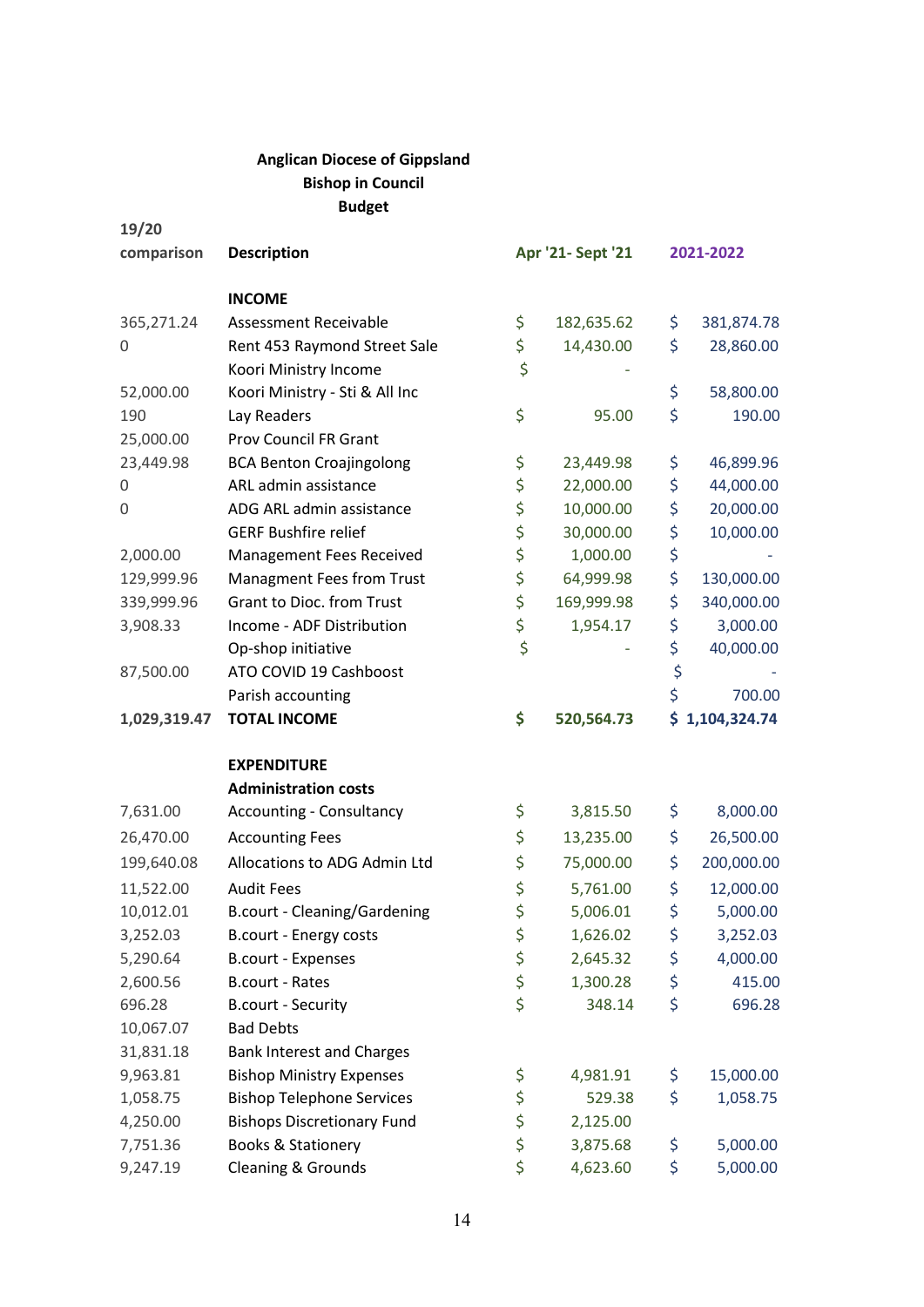| 20,225.06   | <b>Clearance Officer</b>              | \$  | 5,000.00   |                  |
|-------------|---------------------------------------|-----|------------|------------------|
| 0           | <b>Computer Upgrades</b>              |     |            | \$<br>4,000.00   |
| 16,005.00   | Dep Plant, Equip & Furnishings        |     |            | \$               |
| 21,674.00   | <b>Depreciation Motor Vehicles</b>    |     |            |                  |
| 660         | Diocesan Website                      | \$  | 330.00     | \$<br>660.00     |
| 1,241.00    | <b>Electricity Costs-Registry 453</b> |     |            |                  |
| 3,215.23    | Energy Costs - Chapter House          | \$  | 1,607.62   | \$<br>3,215.00   |
| 39,603.72   | Insurance                             | \$  | 19,801.86  | \$<br>40,000.00  |
| 39,672.06   | Insurance - WorkCover                 |     |            |                  |
| 150         | Lambeth Conference Expense            |     |            | \$<br>1,500.00   |
| 4,520.00    | Legal Expenses                        | \$  | 2,260.00   | \$<br>4,520.00   |
| $-1,180.42$ | Loss of Sale of NCA                   | -\$ | 590.21     |                  |
| 16,682.93   | Maintenance Contracts-Computer        | \$  | 8,341.47   | \$<br>10,000.00  |
| 2,458.86    | Miscellaneous Expenses                | \$  | 5,000.00   | \$<br>1,000.00   |
| 655.44      | <b>Parish Accounting Services</b>     | \$  | 327.72     | \$<br>660.00     |
| 1,620.11    | Payments re *McD                      | \$  | 810.06     | \$<br>1,000.00   |
| 0           | PFR / Fundraising / op shop           | \$  |            | \$<br>50,000.00  |
| 4,535.00    | Postage Expenses                      | \$  | 1,500.00   | \$<br>2,500.00   |
| 989.58      | Rates - 453 Raymond St Sale           | \$  | 494.79     | \$<br>933.14     |
| 405.92      | Rates Bishops Court                   | \$  | 202.96     | \$<br>410.00     |
| 933.14      | Registrar Telephone                   | \$  | 466.57     | \$<br>933.14     |
| 9,875.69    | Registry - Telephone                  | \$  | 2,000.00   | \$<br>5,000.00   |
| 8,234.14    | <b>Registry Computing Facilities</b>  | \$  | 4,117.07   | \$<br>7,500.00   |
| 13,243.07   | <b>Registry Expenses</b>              | \$  | 6,621.54   | \$<br>10,000.00  |
| 112.98      | <b>Registry Repairs</b>               | \$  | 56.49      | \$<br>3,000.00   |
| 18,000.00   | Rent - Chapter House                  | \$  | 9,000.00   | \$<br>18,000.00  |
| 713.32      | Rental Prop Exp- 49 Desailly          | \$  | 356.66     |                  |
| 1,266.75    | Rental Prop Exp-453 Raymond St        |     |            | \$<br>1,200.00   |
| 572         | Security                              | \$  | 286.00     |                  |
| 20          | Synod Expenses-Diocesan               | \$  | 2,000.00   | \$<br>3,000.00   |
| 567,388.54  | <b>Total Administration</b>           | \$  | 194,863.41 | \$<br>454,953.34 |
|             | <b>Allocation costs</b>               |     |            |                  |
| 29,592.47   | Assessment General Synod GEN.         | \$  | 14,796.24  | \$<br>30,290.04  |
| 7,359.99    | Assessment General Synod Spec.        | \$  | 3,680.00   | \$<br>8,480.88   |
| 447.02      | Assessment-Provincial Council         | \$  | 223.51     |                  |
| 1,320.24    | <b>Assistance to Parishes</b>         | \$  | 660.12     |                  |
| 13,701.48   | <b>Chaplaincy Federation Uni</b>      |     |            |                  |
| 37.7        | Chaplaincy Fulham Prison              |     |            |                  |
| 5,508.50    | <b>Clergy Removal Expenses</b>        | \$  | 2,754.25   | \$<br>10,000.00  |
| 3,021.51    | Committee Expenses-Synod              | \$  | 1,510.76   | \$<br>3,021.50   |
| 5,297.46    | Conference & Subscription Exp         | \$  | 2,648.73   | \$<br>4,000.00   |
| 172         | <b>Consultancy Expenses</b>           | \$  | 86.00      | \$<br>5,000.00   |
| 32,290.64   | East Pakenham Ministry                |     |            |                  |
| 1,457.97    | <b>Expenses - Lay Readers</b>         | \$  | 728.99     | \$<br>1,500.00   |
| 6,058.44    | Koori Min. Superannuation             | \$  | 3,029.22   | \$<br>6,058.44   |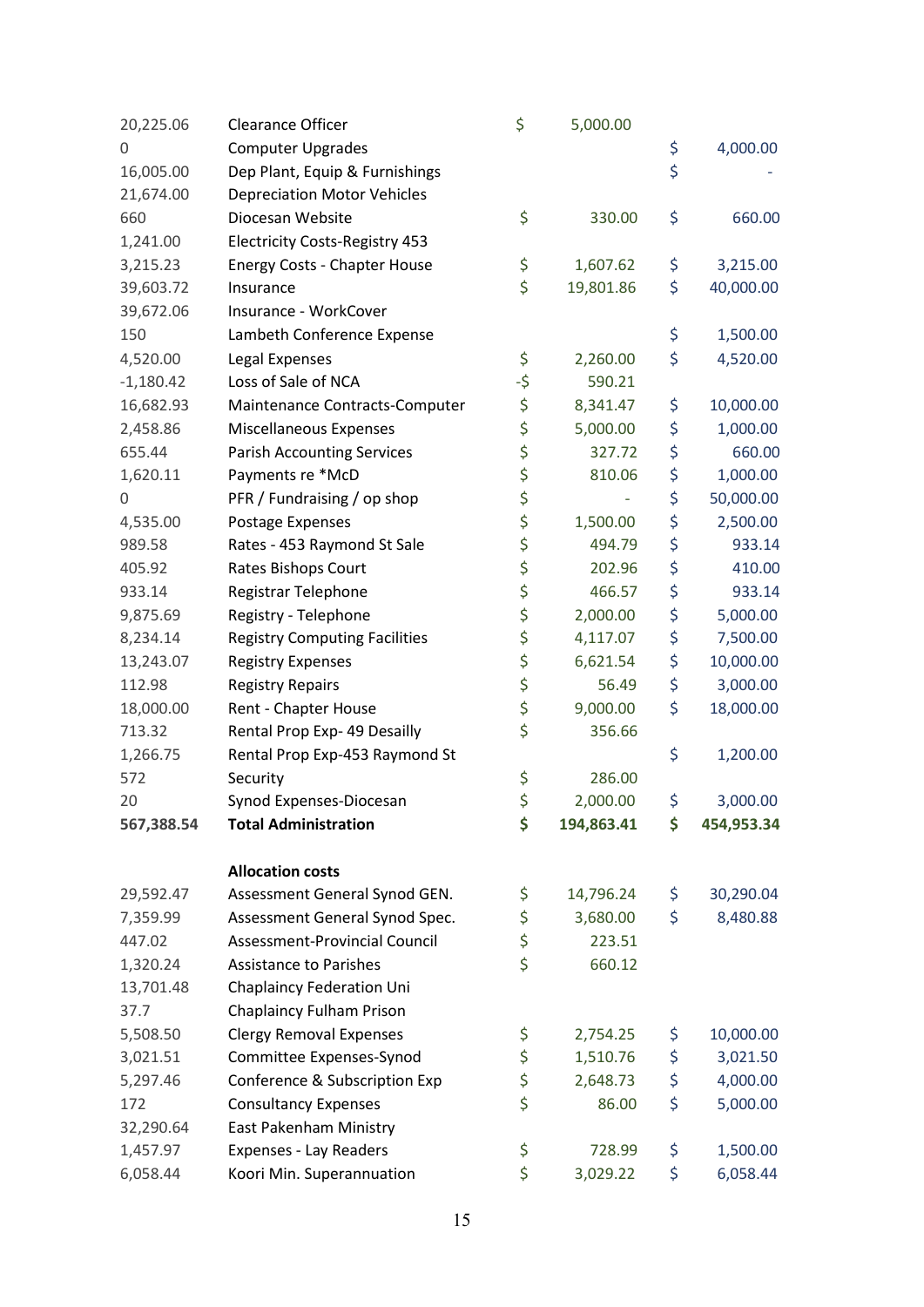| 52,830.21     | Koori Min.Stipend & Allowance           | \$<br>26,415.11  | \$<br>52,830.21  |
|---------------|-----------------------------------------|------------------|------------------|
| 2,000.00      | <b>NATSIAC</b>                          | \$<br>1,000.00   | \$<br>2,000.00   |
| 2,749.92      | St. Paul's Cathedral Maint. Pr          | \$<br>1,374.96   | \$<br>2,750.00   |
| 0             | <b>Travelling Expenses-General</b>      | \$               | \$<br>400.00     |
| 0             | Victorian Council of Churches           | \$<br>4,000.00   | \$<br>4,000.00   |
| 163,845.55    | <b>Total Allocations</b>                | \$<br>62,907.88  | \$<br>130,331.07 |
|               |                                         |                  |                  |
|               | <b>Staffing costs</b>                   |                  |                  |
| 26,053.75     | ADG ARL Admin Assistance                | \$<br>10,000.00  | \$<br>20,000.00  |
| 12,747.36     | Dean's Allowance                        | \$<br>6,373.68   | \$<br>12,747.36  |
| 38,609.80     | Archdeacons - Allowance                 | \$<br>19,304.90  | \$<br>38,609.80  |
| 11,036.88     | Regional Deans - Allowance              | \$<br>5,518.44   | \$<br>11,036.88  |
| 67,643.14     | <b>Bishop Stipend</b>                   | \$<br>33,821.57  | \$<br>67,643.14  |
| 15,043.77     | <b>Bishop Superannuation</b>            | \$<br>7,521.89   | \$<br>15,043.77  |
| 1,584.00      | <b>Bishop Long Service Leave</b>        | \$<br>792.00     | \$<br>1,584.00   |
| 4,844.58      | <b>Bishop Travelling</b>                | \$<br>2,422.29   | \$<br>4,844.58   |
| 1,902.46      | <b>Bishop Conference</b>                | \$<br>951.23     | \$<br>1,902.46   |
| 34,239.41     | <b>Bishop's Chaplain exps</b>           | \$<br>17,119.71  | \$<br>34,239.41  |
| 25,000.00     | Bush Fire Relief Worker 2020            | \$<br>12,500.00  | \$<br>10,000.00  |
| 27,358.31     | <b>BCA Support Ministry Croajing</b>    | \$<br>13,679.16  | \$<br>27,358.31  |
| 1,584.00      | Long Service Leave - Staff              | \$<br>792.00     | \$<br>1,750.00   |
| 82,416.76     | <b>Office Salaries</b>                  | \$<br>41,208.38  | \$<br>100,000.00 |
| 13,812.59     | <b>Office Staff Superannuation</b>      | \$<br>6,906.30   | \$<br>18,000.00  |
| 0             | <b>Staffing - Casual</b>                | \$<br>4,000.00   | \$               |
| 79,112.12     | Registrar Salary                        | \$<br>39,556.06  | \$<br>79,112.12  |
| 16,712.72     | <b>Registrar Superannuation</b>         | \$<br>8,356.36   | \$<br>16,712.72  |
| 8,143.82      | <b>Registrar Travelling</b>             | \$<br>4,071.91   | \$<br>8,143.82   |
| 1,584.00      | Registrar Long Service Leave            | \$<br>792.00     | \$<br>1,584.00   |
| 4,879.00      | Registrar Conference Exps               | \$<br>2,439.50   | \$<br>3,000.00   |
| 474,308.47    | <b>Total staffing</b>                   | \$<br>238,127.36 | \$<br>473,312.37 |
| 1,205,542.56  | <b>TOTAL EXPENDITURE</b>                | \$<br>495,898.64 | \$1,058,596.78   |
| $-219,398.12$ | <b>Net BIC - Income and Expenditure</b> | \$<br>24,666.08  | \$<br>45,727.96  |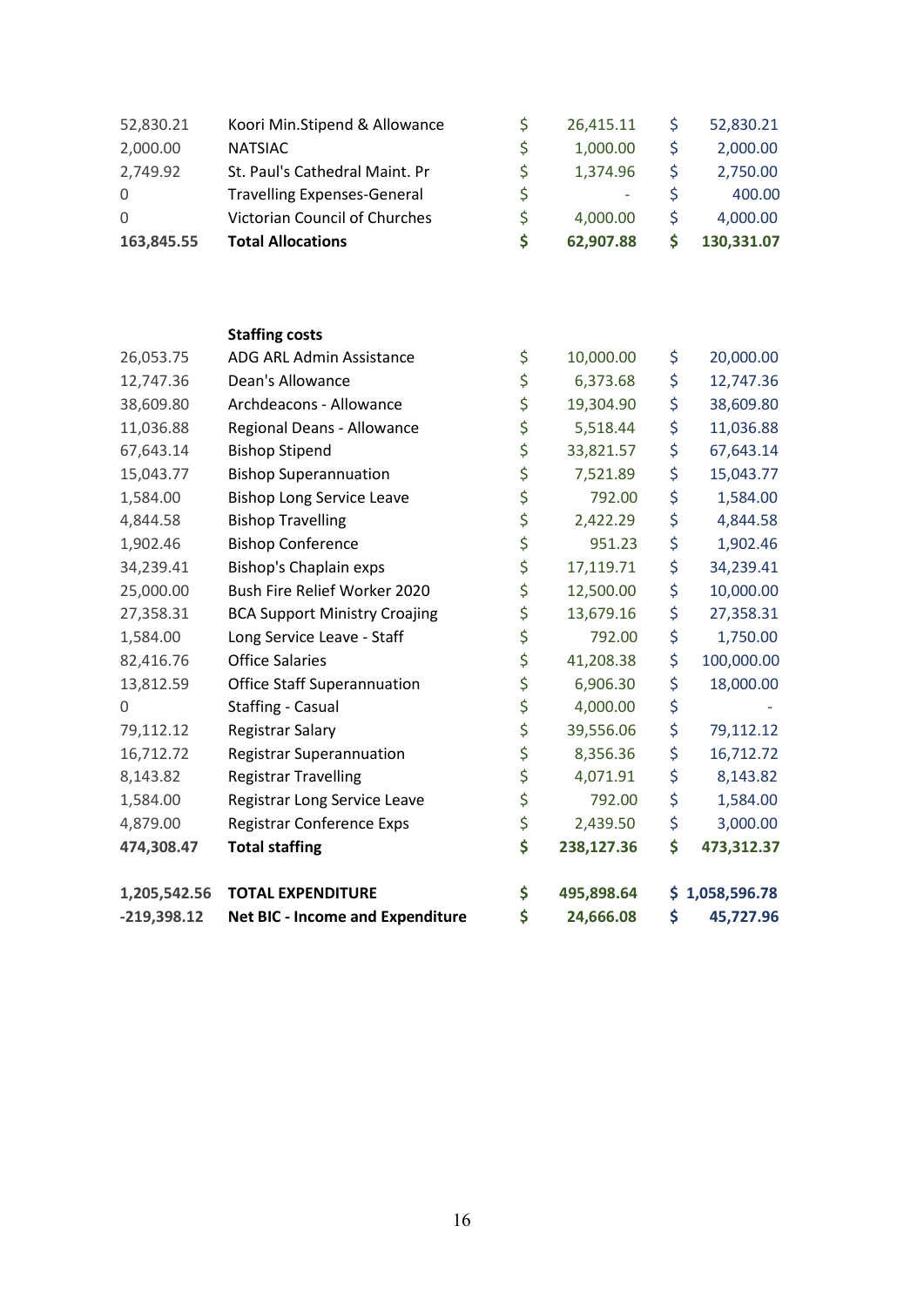### *Faithfulness in Service – Background*

- 1. Section 7 of the Professional Standards Act 2017 ("PSA") requires Bishop in Council or Synod to approve by resolution a Code of Conduct for observance by Clergy and Church workers in the Diocese.
- 2. By resolution many years ago Synod adopted *Faithfulness in Service* as the Code of Conduct for the Diocese. Bishop in Council has since the commencement of the PSA confirmed and approved by resolution *Faithfulness in Service* as the Code of Conduct.
- 3. The Code of Conduct is the standard against which the conduct of clergy and church workers is measured, and a breach of the Code of Conduct may be grounds for a complaint of misconduct to the Professional Standards Committee or a charge in the Diocesan Tribunal.
- 4. *Faithfulness in Service* contains provisions relating to sexual conduct and relationships which have the effect of requiring clergy and church workers to be chaste outside of marriage (usually understood to mean Christian marriage).
- 5. It has for some time been the position in this Diocese that persons in committed and monogamous relationships which do not have the status of marriage will not be regarded as being in breach of *Faithfulness in Service* only because their relationship is not a marriage. This includes persons in civil marriages and persons in committed de facto relationships. To that extent, the Diocese has over the past number of years departed in its practice from the formal provisions *Faithfulness in Service*.
- 6. It is timely and appropriate to update the Diocese's formal documentation to reflect the actual position in the Diocese so that there is clarity about the standard of personal conduct that is required of clergy and church workers.
- *7. Faithfulness in Service* cannot be amended by the Diocese as the document is approved and issued by General Synod. However, the Diocese is not obliged to adopt *Faithfulness in Service* verbatim.
- 8. The matter has been considered by Bishop in Council and by resolution B2002/04 Bishop in Council recommends that Synod resolves to affirm and adopt *Faithfulness in Service (November 2016 version*) as the Code of Conduct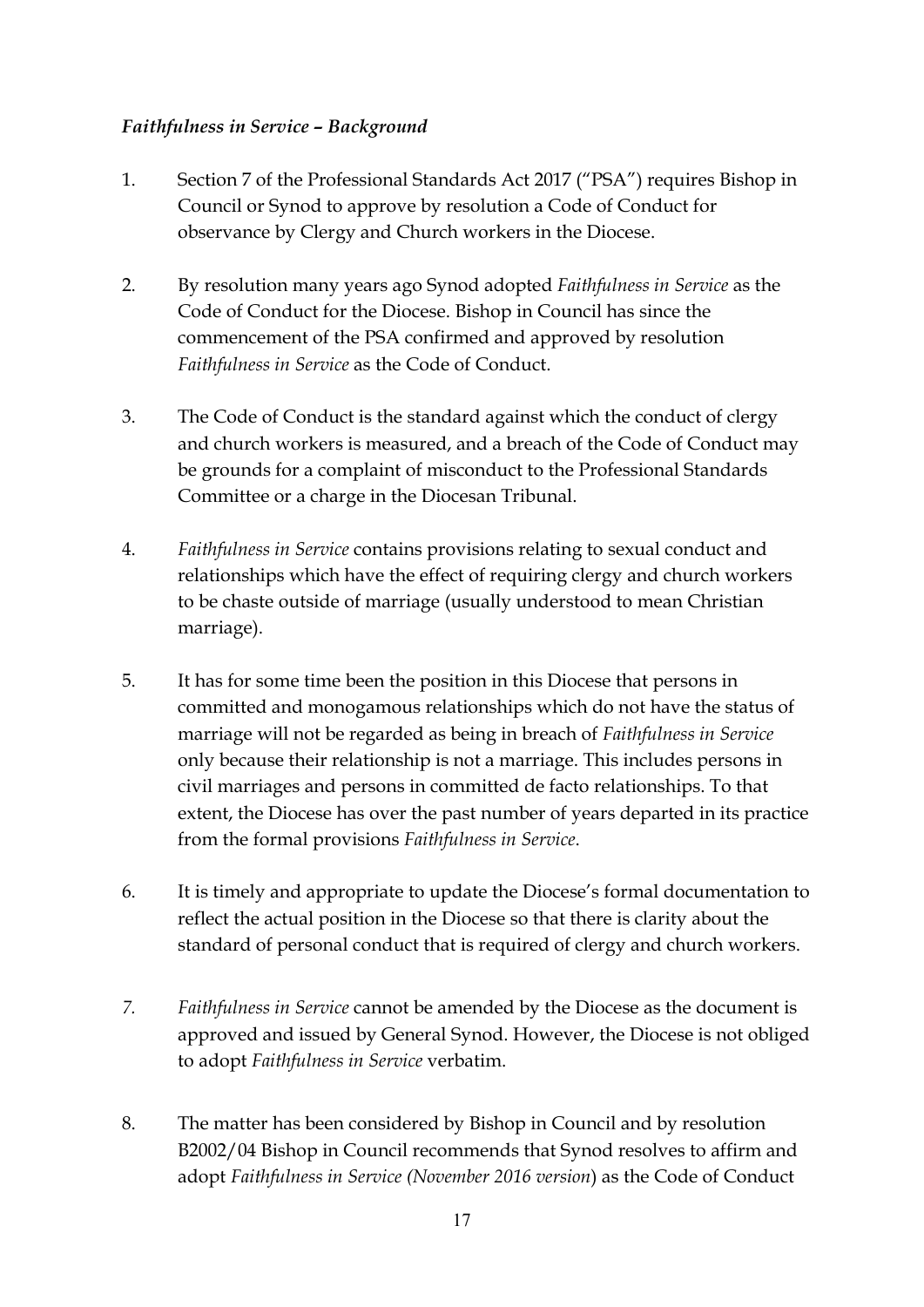subject to the proviso that persons in committed and monogamous relationships will not be regarded as in breach of the relevant provisions of *Faithfulness in Service* only because the relationship is not a marriage.

### *Recommended Resolutions*

1 In accordance with Section 7 of the Professional Standards Act 2017 and subject to the qualification that: -

 Clauses 7.2 and 7.4 of Faithfulness in Service are to be understood and applied in the context that a member of the clergy or church worker who is in a committed and monogamous relationship with another person is not to be regarded as being in breach of Clauses 7.2 and 7.4 only because that relationship does not have the status of a marriage solemnised according to an Anglican marriage rite;

*Faithfulness in Service* (November 2016 version) is otherwise affirmed and adopted as the Code of Conduct for observance by Clergy and Church workers in the Diocese.

2 The registrar shall amend the version of Faithfulness in Service published on the Diocesan website by inserting the qualification below the heading "Preamble" to section 7 of *Faithfulness in Service* and include the following note: -

> (*Faithfulness in Service* was qualified by this paragraph when adopted by the Diocese of Gippsland as the Code of Conduct for observance by Clergy and Church workers in the Diocese.)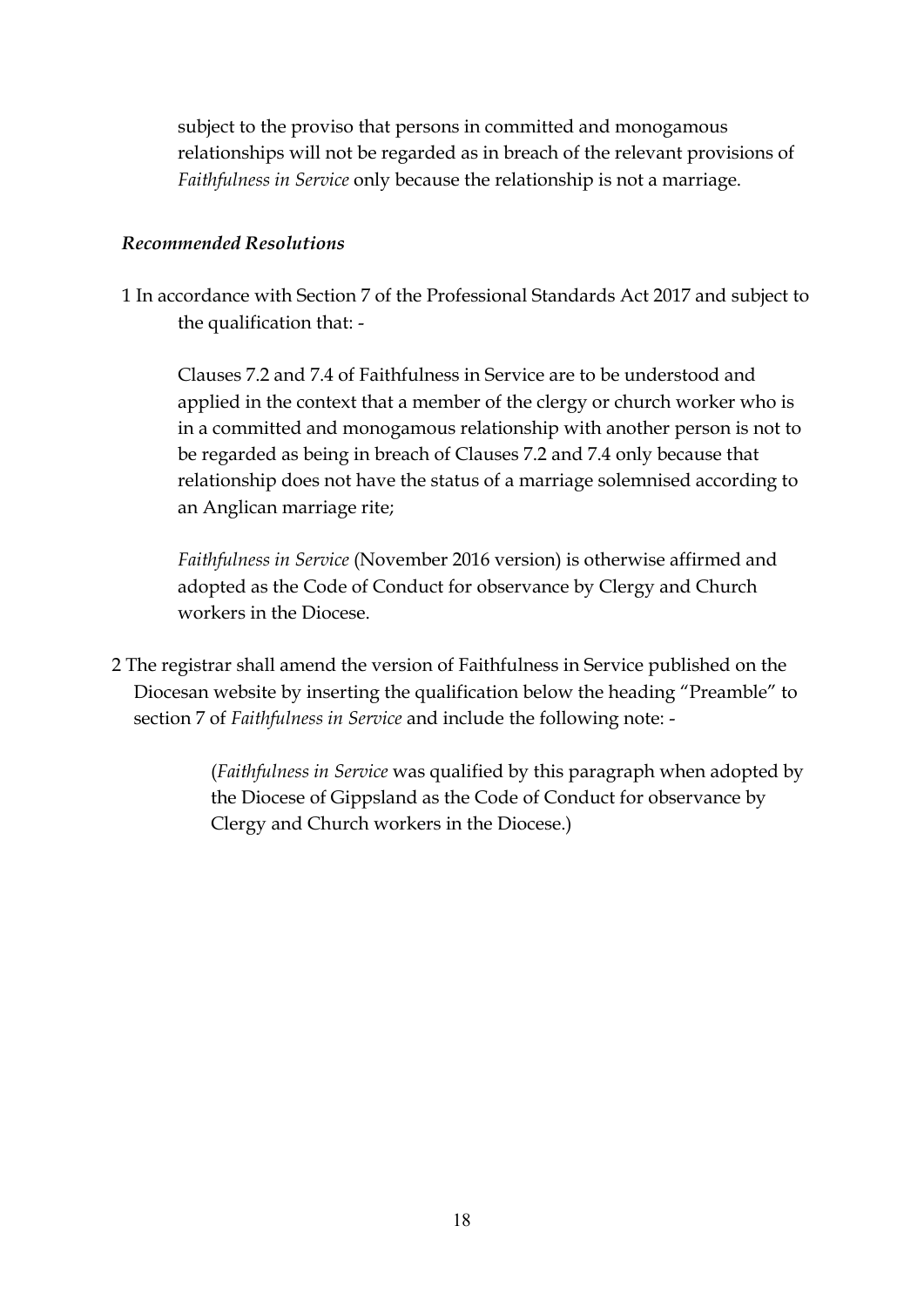### A BILL

### to adopt the *Holy Orders (Removal from Exercise of Ministry) Canon 2017* of General Synod and for other purposes

### EXPLANATORY MEMORANDUM

### General Background

- 1. The Doctrine Commission in a report to the Standing Committee of General Synod considered the nature and scope of what is referred to as deposition from Holy Orders.
- 2. As a result of that report it became clear that the Holy Orders Relinquishment and Deposition Canon 2004 needed to be reconsidered and rewritten. Three areas in particular needed to be addressed clearly and consistently:
	- (a) The limit of what any process can achieve is to remove a cleric from the exercise of Holy Orders;
	- (b) Deposition in English canon law (and therefore as used in our Constitution) can be only from the exercise of *all* orders; however, the Constitution also refers to prohibition from functioning, and that sentence can include prohibition from functioning in some only orders of ministry.
	- (c) Allowing both voluntary relinquishment and disciplinary removal to be from only some of the offices of Bishop, Priest and Deacon (although only in descending order, as it were).
- 3. The new bill is based on the 2004 Canon, and substantially preserves many of its provisions. The Standing Committee decided that consideration of this proposal by the General Synod would be facilitated by having it presented in the form of a new Canon, rather than as an amending Bill.
- 4. The option of voluntary deposition in the present (2004) Canon has been removed, as there appears to be no circumstances in which it differs from voluntary relinquishment.
- 5. This Canon concerns the discipline of the church and it is therefore a special bill for the purposes of section 28 of the Constitution. Unless the General Synod otherwise determines, it will therefore become a provisional canon. By section 30 of the Constitution, the canon once made will not come into force in any diocese unless and until the diocese by ordinance adopts it.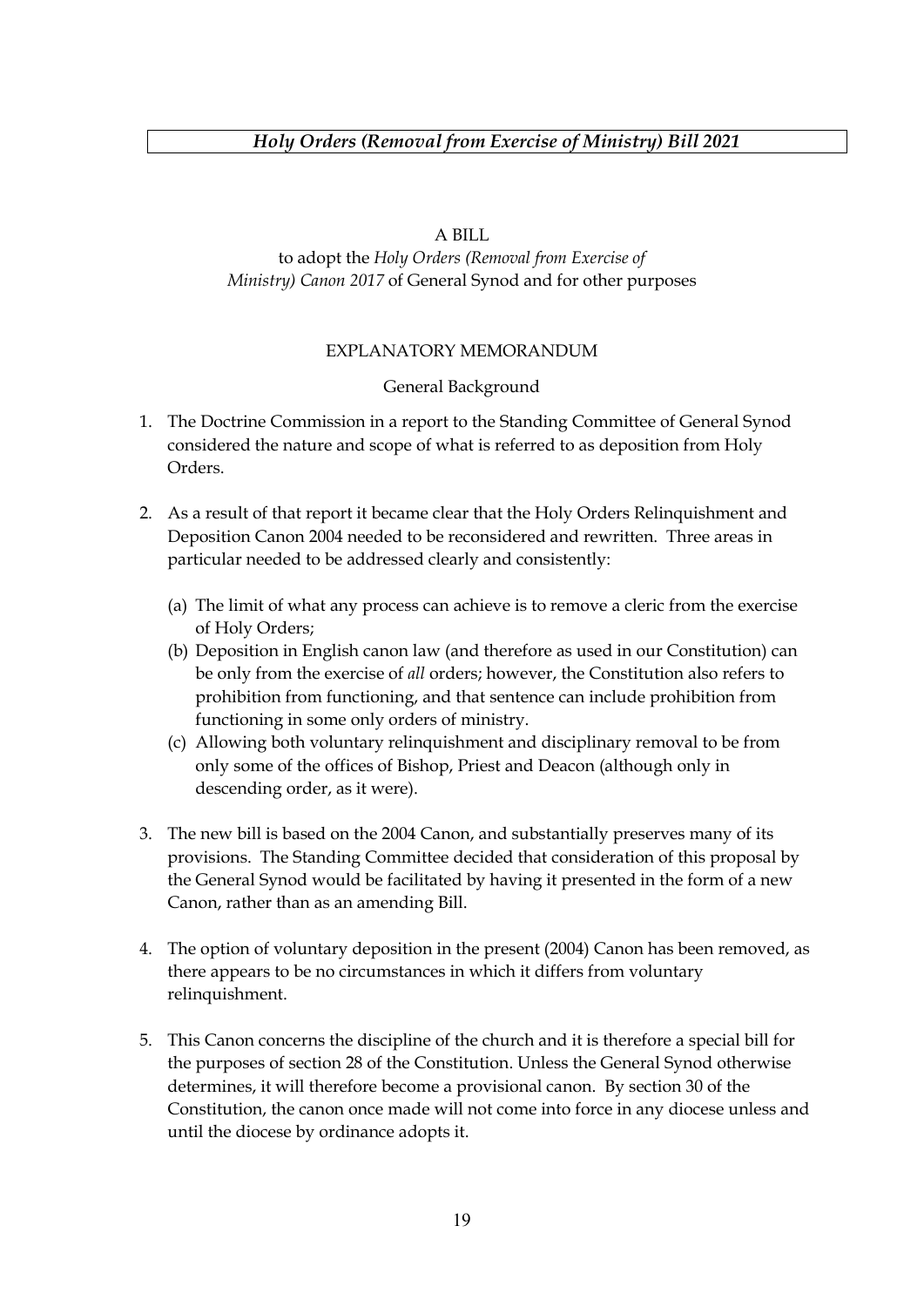### **A BILL**

to adopt the *Holy Orders (Removal from Exercise of Ministry) Canon 2017* of General Synod and for other purposes

BE IT ENACTED by the Bishop, the Clergy and the Laity of the Anglican Church of Australia within the Diocese of Gippsland in Victoria duly met in Synod according to law as follows:

*Short title* 1. This Act may be cited as the **Holy Orders (Removal from Exercise of Ministry) Act 2021**.

*Commencement*

2. This Act comes into operation on the date on which it receives the assent of the Bishop.

3. The Synod of the Diocese adopts the **Holy Orders (Removal from Exercise of Ministry) Canon 2017** of the General Synod, a copy of which is set out in the Schedule.

### **THE SCHEDULE**

### CANON NO. 18, 2017

HOLY ORDERS (REMOVAL FROM EXERCISE OF MINISTRY) CANON 2017

A canon to repeal the Holy Orders, Relinquishment and Deposition Canon 2004 and to provide for the removal of ordained persons from exercise of ministry.

The General Synod prescribes as follows:

### **HOLY ORDERS (REMOVAL FROM EXERCISE OF MINISTRY) CANON2017**

### **Canon 18, 2017**

A canon to repeal the Holy Orders, Relinquishment and Deposition Canon 2004 and toprovide for the removal of ordained persons from exercise of ministry.

The General Synod prescribes as follows:

**Title**

1 This Canon is the Holy Orders (Removal from Exercise of Ministry) Canon 2017.

### **Interpretation**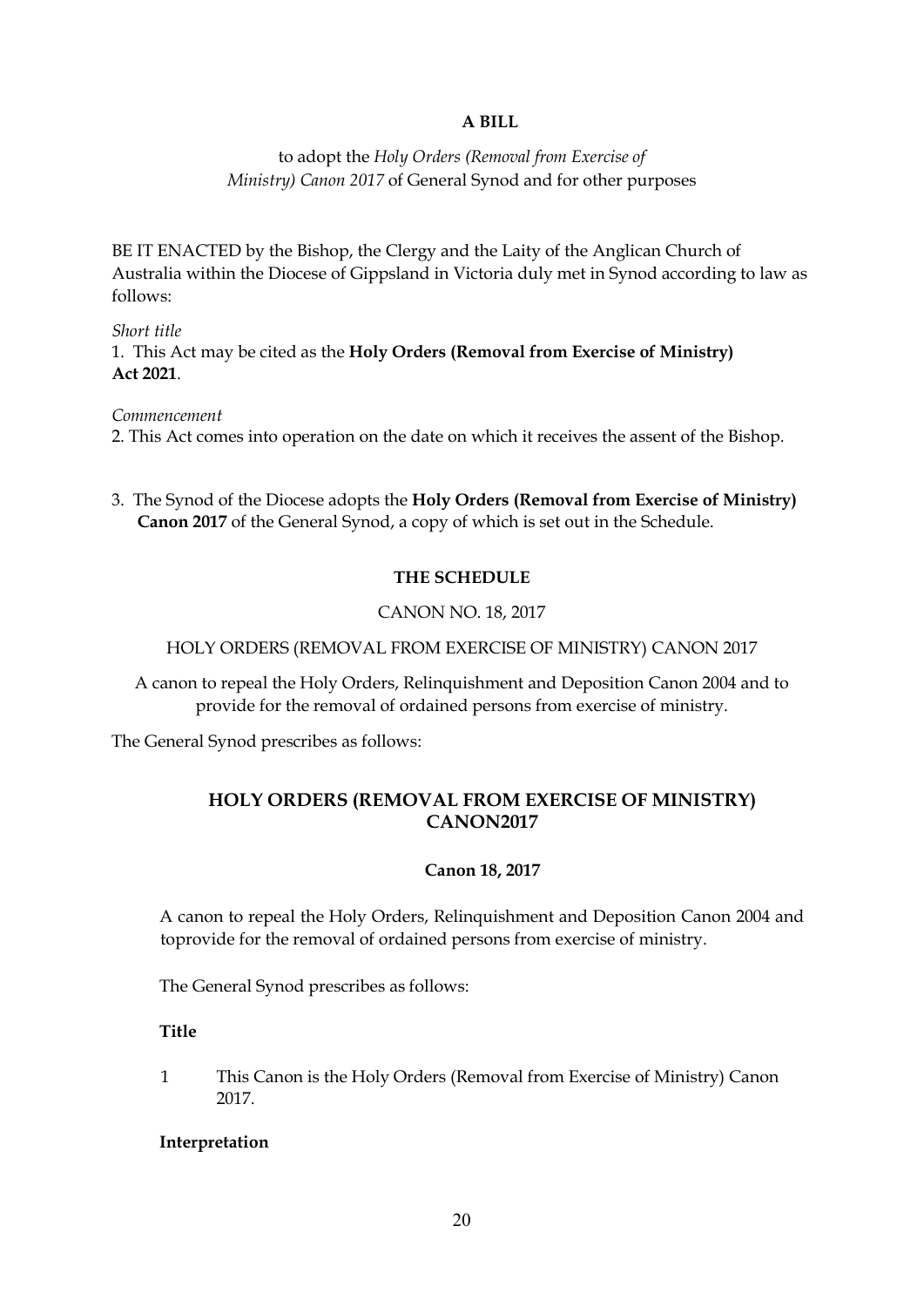### 2 (1) In this Canon—

**deposition** means (without derogating from or altering the effect of section 11 ofthis Canon) removal of the right to the exercise of ministry in all of the Holy Orders to which a person is ordained, and "**depose**" has a similar meaning;

**national register** means a National Register established pursuant to a Canon of General Synod for a purpose which includes the recording of determinations of atribunal or the recommendations or determinations of a professional standards body;

**person in Holy Orders** means a person who, in accordance with the Canons ofthe General Synod or the law of this Church applying at the relevant time has been—

- (a) ordained to the order of bishop, priest or deacon by bishops, or a bishop,of this Church, or by bishops, or a bishop, of a Church in communion with this Church; or
- (b) received into an order of ministry of this Church by a bishop of this Church in accordance with the Holy Orders (Reception and Ministry)Canon 2004;

**professional standards body** means a body established by a Canon of GeneralSynod or the ordinance of a diocese relating to professional standards or episcopal standards that has under that Canon or that ordinance the power to recommend or determine that a person in Holy Orders be deposed;

### **relevant bishop** means—

- (a) in relation to a priest or deacon who is licensed, the Diocesan bishop of the diocese in which he or she is licensed or the Primate, or the Metropolitan of the Province in which that diocese is situated, authorized by that bishop to act in that behalf;
- (b) in relation to a priest or deacon who is not licensed, the Diocesan bishop of the diocese in which he or she resides or the Primate, or the Metropolitan of the Province in which that diocese is situated, authorized by that bishop to act in that behalf;
- (c)in relation to a person who is a bishop, the bishop other than that person who is—
	- (i) the Metropolitan of the Province in which that person is a Diocesan bishop, is licensed by a Diocesan bishop or (if neither a Diocesan bishop nor licensed) resides; or
	- (ii) where that person—
		- A. is the Diocesan bishop of; or
		- B. is licensed by the Diocesan bishop of; or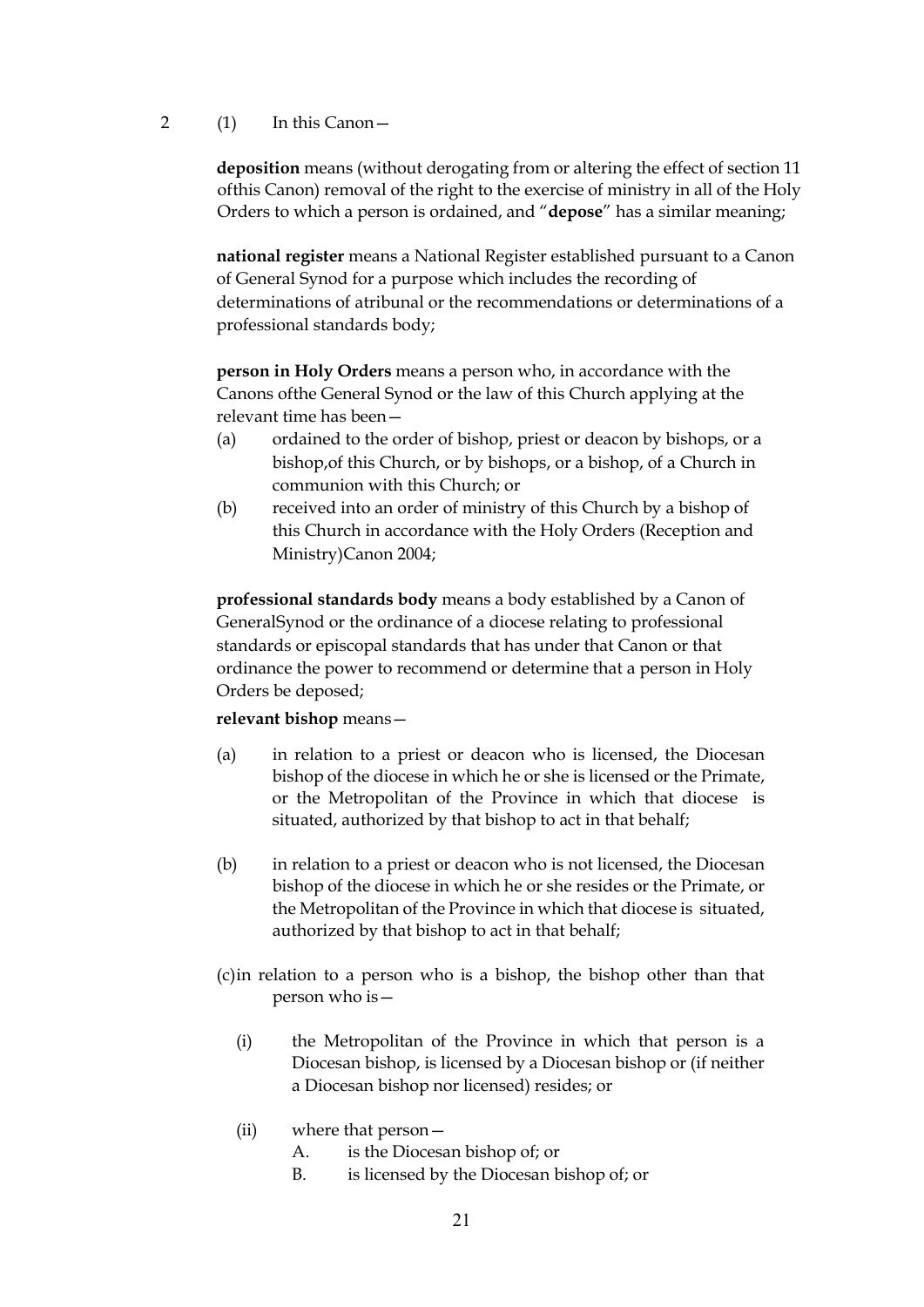C. resides in an extra-provincial diocese, the Primate; or

- (iii) where the person is a Metropolitan, the Primate; or
- (iv) where the person is the Primate, the most senior Metropolitan by date of consecration;

**relinquishment** means (without derogating from or altering the effect of section 11 of this Canon) voluntary cessation of the right to the exercise of ministry in one or more of the orders of ministry to which a person is ordained, and "**relinquish**" has a similar meaning;

**tribunal** means a tribunal established in accordance with the provisions of Chapter IX of the Constitution and includes a body established by canon or by an ordinance of a diocese.

- (2) For the purposes of this Canon, a person who, during any vacancy in the office of, or during the incapacity of, a Diocesan bishop or during that bishop's absence from the diocese for a period exceeding thirty days has been appointed by or under the constitution of that diocese to administerthe affairs of the diocese, is to be taken to be the Diocesan bishop of that diocese.
- (3) In this Canon a reference to an "**order of ministry**" is a reference to the Holy Order of bishop, the Holy Order of priest or the Holy Order of deacon.

### **Relinquishment of Holy Orders**

- 3 (1) A person in Holy Orders—
	- (a) if a bishop, may relinquish the order of bishop, or the orders of bishop and priest, or the orders of bishop, priest and deacon; or
	- (b) if a priest but not a bishop, may relinquish the order of priest, orthe orders of priest and deacon; or
	- (c) if a deacon but not a bishop or priest, may relinquish the order ofdeacon—

by–

- (d) resigning all clerical licences and appointments held by that person as a person in the order or orders to be relinquished; and
- (e) executing an instrument of relinquishment in or to the effect of the form in Schedule 1 endorsed with the consent, if given, of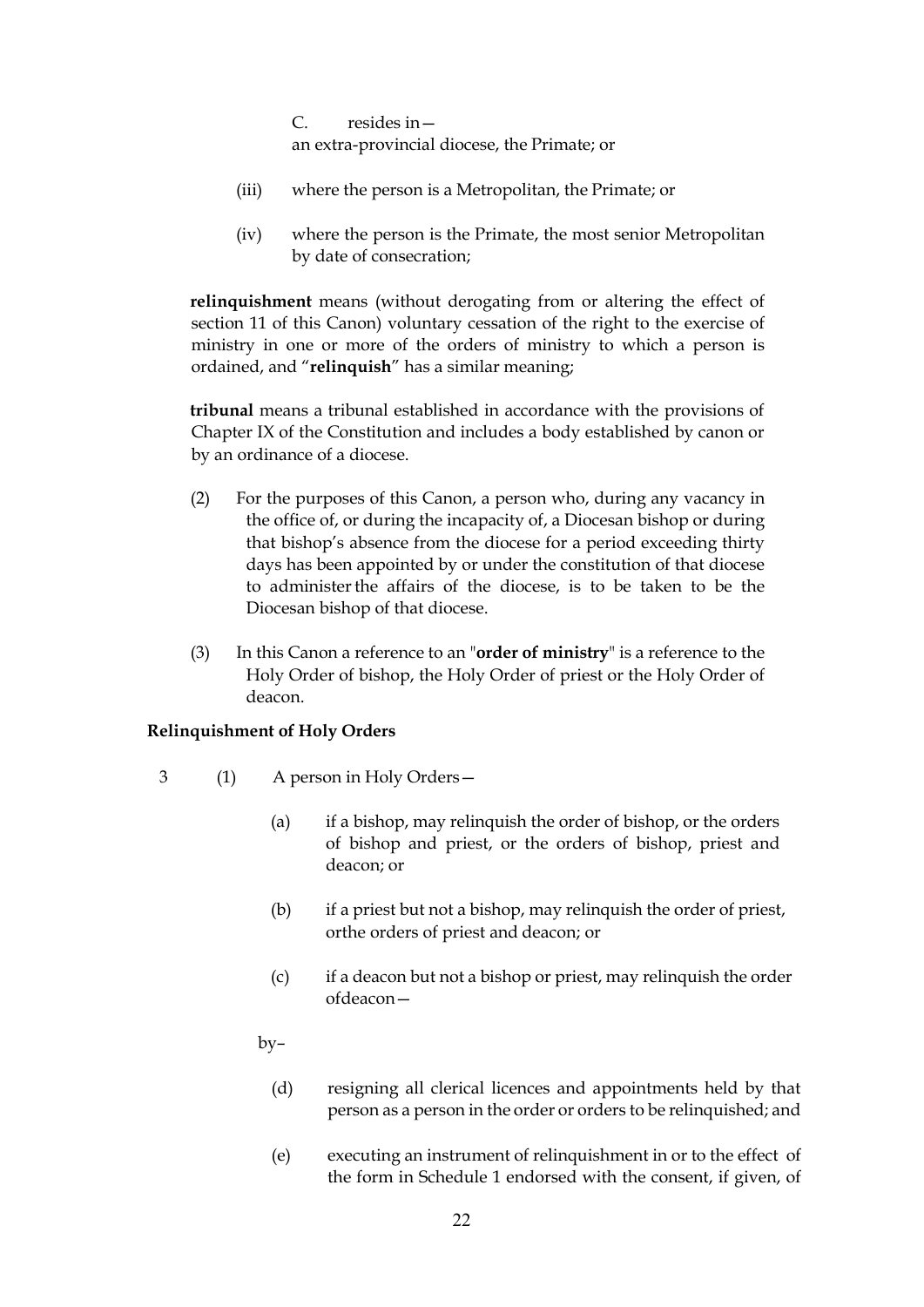both—

- (i) the bishop of the diocese in which the person last held a clerical licence or appointment, if that is a diocese other than the diocese in which the person resides; and
- (ii) the relevant bishop.
- (2) Before giving consent under sub-section  $(1)(e)(ii)$ , the relevant bishop must be satisfied that the person is not currently the subject of any information, complaint or charge in this Church (including in any diocese) concerning his or her conduct or fitness to hold office.

### **Liturgical context**

4 The relinquishment under section 3 may, with the consent of the person, be setin a liturgical context by the bishop.

### **Prohibition from functioning after sentence of a tribunal**

- 5 (1) A sentence of prohibition from functioning—
	- (a) in relation to a bishop may concern only functioning  $-$ 
		- (i) as a bishop, or
		- (ii) as a bishop and priest; or
		- (iii) as a bishop, priest and deacon;
	- (b) in relation to a priest, may concern only functioning as a priest oras a priest and deacon;
	- (c) may be limited or not limited by reference to place, office, role orfunction, time or circumstance;
	- (d) subject to sub-section (2), may be permanent, indefinite or for a period of time, and may be permanent, indefinite or for a periodof time in different respects in relation to different functions or different limitations.
	- (2) A sentence of prohibition from functioning may not be permanent in respect of all the orders of ministry to which a person has been ordained.

Note: The proper sentence for a person who is to be prohibited permanently from all orders of ministry is deposition.

(3) A relevant bishop gives effect to a sentence of prohibition by a tribunal ora recommendation or determination of prohibition by a professional standards body by executing an instrument of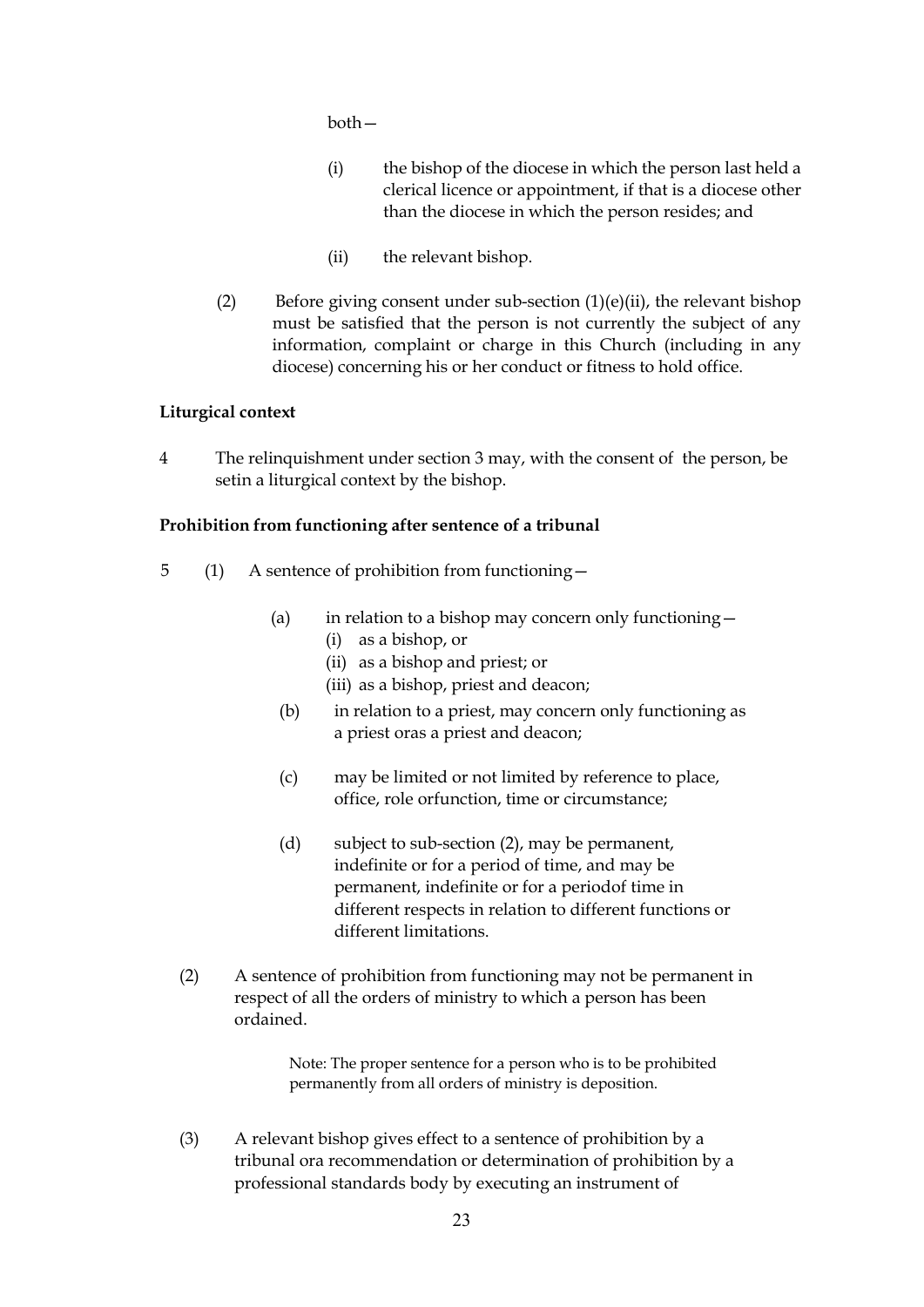prohibition in or to the effect of Schedule 2.

### **Deposition**

6 The deposition of a person by a bishop pursuant to the sentence of a tribunal or following the recommendation or determination of a professional standards body shall be effected by the execution by the relevant bishop of an instrument of deposition in or to the effect of the form in Schedule 3.

### **Registration**

7 (1) In this section–

"instrument" means–

- (a) an instrument of relinquishment in accordance with section 3; or
- (b) an instrument of deposition or prohibition from functioning executed pursuant to sections 5 or 6.
- (2) Upon executing an instrument, the relevant bishop must forthwith–
	- (a) cause the instrument to be registered in the register of that bishop;
	- (b) deliver a copy of the instrument to the bishop of the diocese in or for which the person who is the subject of the instrument was ordained; and
	- (d) cause a copy of the instrument to be registered in the national register.

### **Giving notice of an instrument**

- 8 (1) A bishop who executes an instrument under section 7 must give notice of that instrument and of the effect of that instrument in the form of Schedule 4 to the Primate, the General Secretary and such other persons as the bishop considers necessary.
	- (2) The bishop may include in or with the notice under subsection (1) a statement of any circumstances relevant to the relinquishment**,** prohibition or deposition.
	- (3) The General Secretary must as soon as reasonably practicable make available to the public the information contained in a notice executed under sub-section (1).

### **Effect of prohibition from functioning**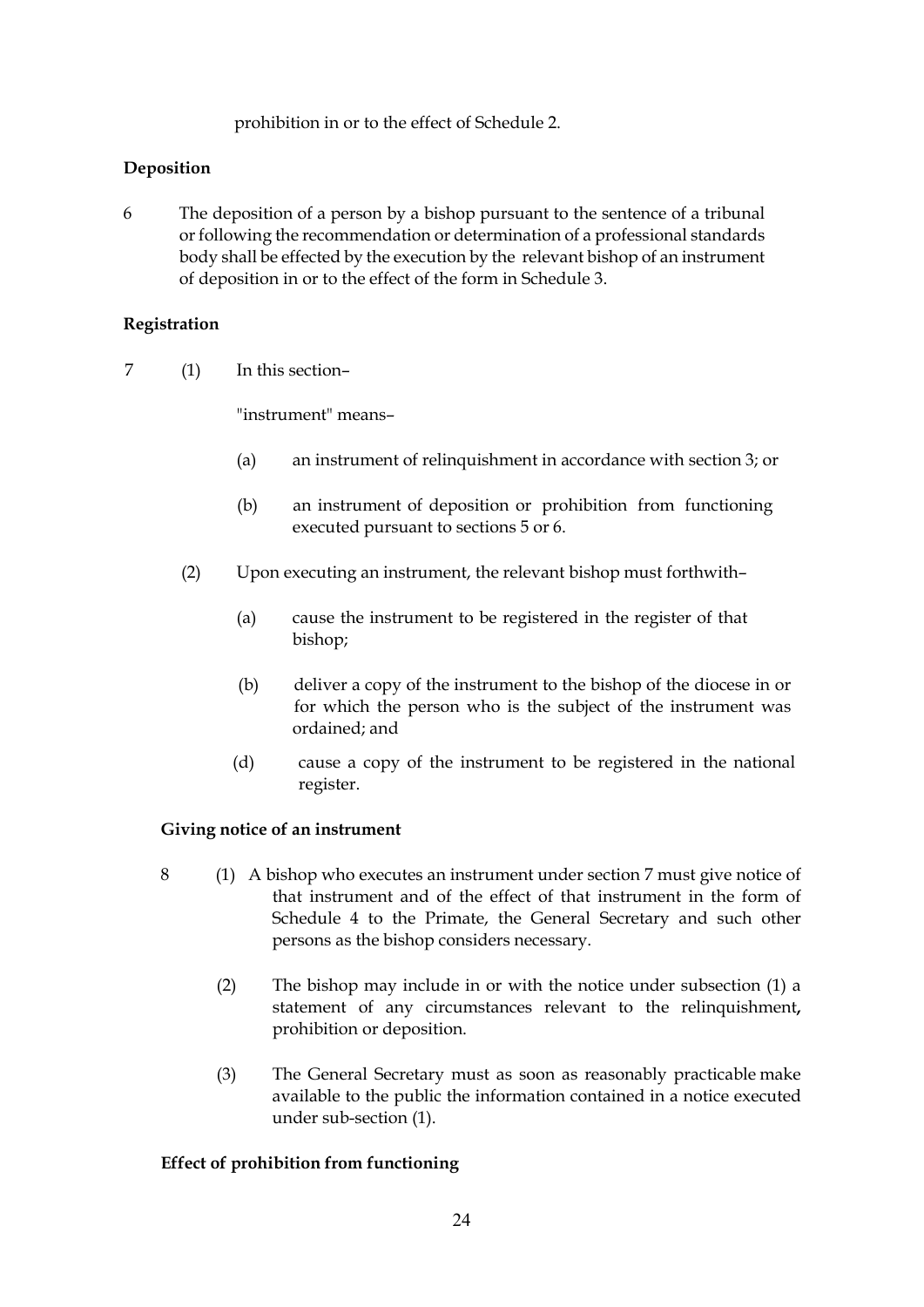- 9 (1) A prohibition from functioning has effect according to its terms.
	- (2) Where a person is prohibited from functioning in an order of ministry,that person—
		- (a) must not act in contravention of or inconsistently with that prohibition by—
			- (i) officiating or acting in any manner that is reserved to thatorder of ministry; or
			- (ii) accepting or holding any office in this Church capable ofbeing held only by a person in that order of ministry;
		- (b) ceases to have any right, privilege or advantage attached to thatorder of ministry; and
		- (c) must not hold himself or herself out as being in that order ofministry.

### **Effect of relinquishment of fewer than all Holy Orders**

- (a) A person who has relinquished one or more but not all orders of ministry inrespect of any order of ministry relinquished—may not officiate or act in any manner that is reserved for thatorder or those orders;
- (b) may not accept or hold any office in this Church capable of beingheld only by a person in that order or those orders;
- (c) ceases to have any right, privilege or advantage attached to thatorder or those orders; and
- (d) must not hold himself or herself out as being in that order orthose orders.

### **Effect of relinquishment of all Holy Orders and of deposition**

- 10 A person who has relinquished all Holy Orders or who has been deposed in accordance with this or another Canon or following the sentence of a tribunal or the recommendation or determination of a professional standards body—
	- (a) may not: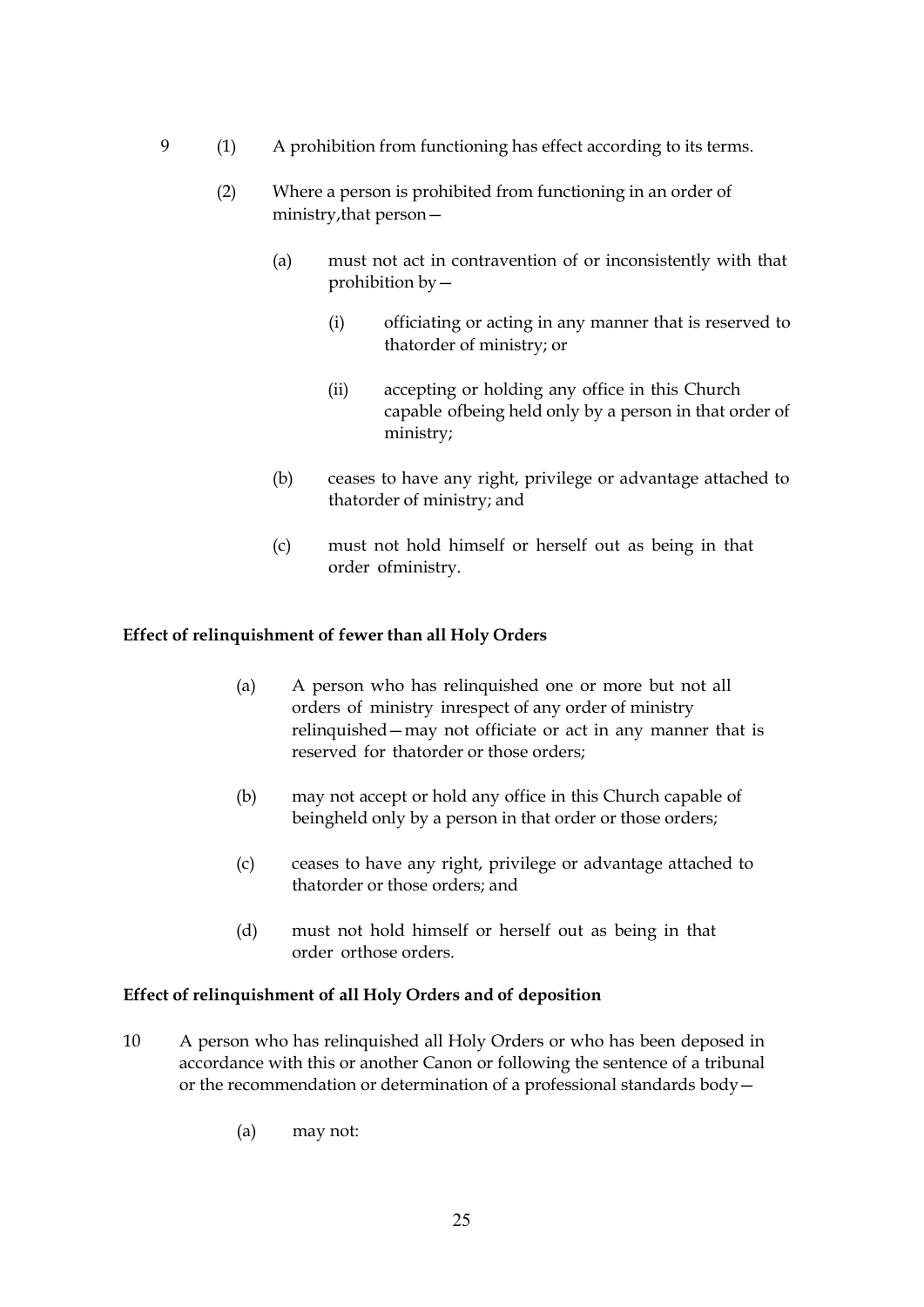- (i) officiate or act in any manner as a bishop, priest or deacon of this Church; or
- (ii) accept or hold any office in this Church capable of being held only by a person in Holy Orders;
- (b) ceases to have any right, privilege or advantage attached to the order of bishop, priest or deacon;
- (c) must not hold himself or herself out to be a member of the clergy;
- (d) may not hold an office in a diocese which may be held by a lay person without the consent of the bishop of the diocese; and
- (e) shall be considered to be a lay person for the purposes of all laws, canons, rules, ordinances and regulations of the Church except for any provision enacted under Chapter IX of the Constitution.

#### **Revocation**

- 11 (1) A person who has relinquished one or more orders of ministry in accordance with this Canon may petition the Metropolitan of the Province in which he or she resides or, if the person resides in an extraprovincial diocese, the Primate, to issue a certificate of revocation of the instrument of relinquishment.
	- (2) The petition must include a statement of  $-$ 
		- (a) the circumstances and reasons in and for which the petitioner executed the instrument of relinquishment;
		- (b) the nature of the work or employment upon or in which the petitioner has been engaged, and the place or places in which the petitioner has resided since executing the instrument of relinquishment; and
		- (c) the circumstances in which and the reasons for which the revocation is sought.
	- (3) The Metropolitan or the Primate, as the case requires, must confer with the bishop of the diocese in which the petitioner last held a clericallicence or appointment and the bishop of the diocese in which the personresides and may make such other enquiries as seem appropriate.
	- (4) The Metropolitan or the Primate, as the case requires, may by writing under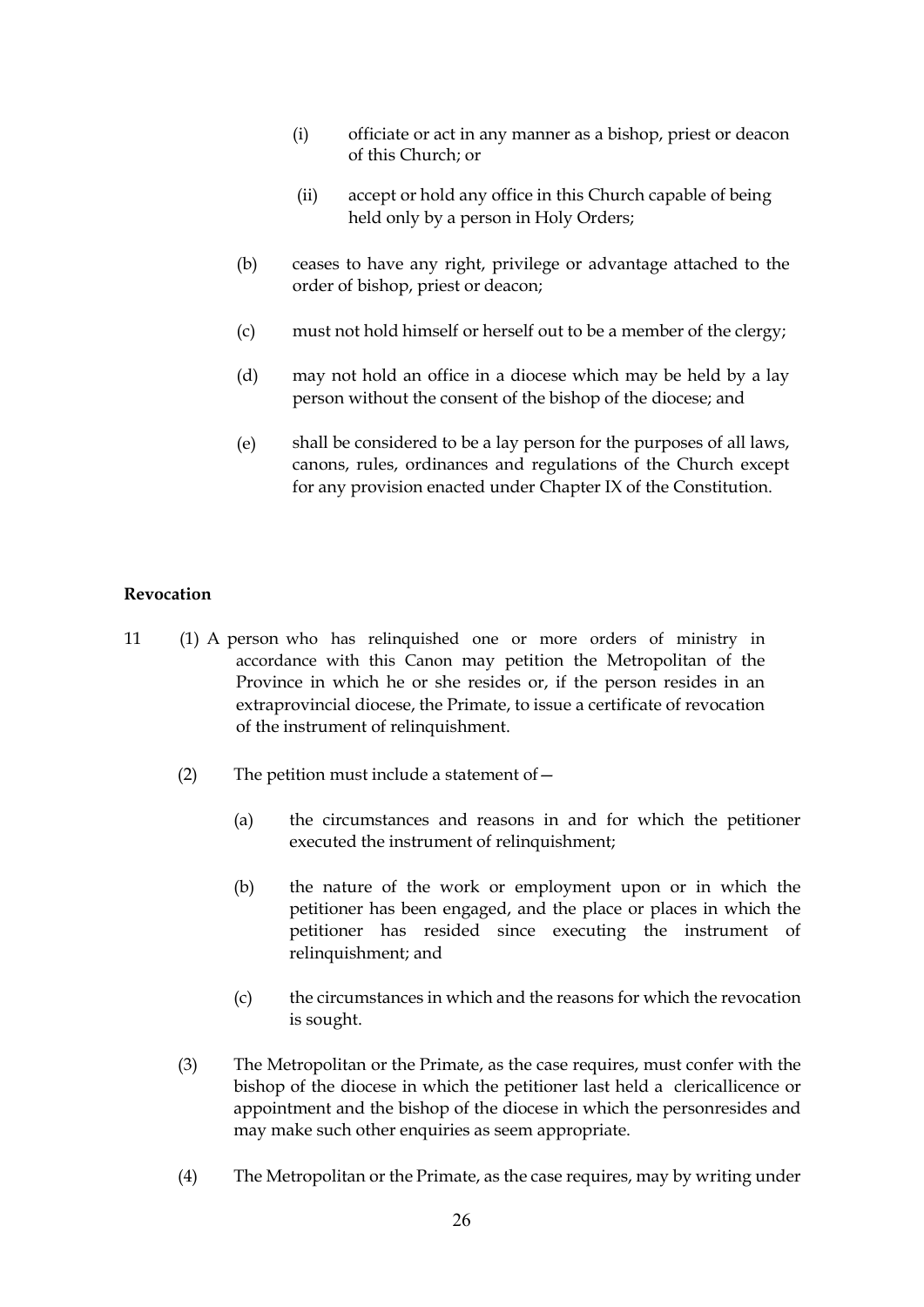seal certify that, for all purposes, the instrument of relinquishmentceases to have any force or effect.

- (5) A certificate under sub-section (4) must be registered in—
	- (a) the register of the bishop of the diocese in which the instrumentof relinquishment or the instrument of deposition was registered;
	- (b) the register of the Primate; and
	- $(c)$  the national register  $-$

and a copy of the certificate must be delivered to the bishop of the diocese in or for which the petitioner was ordained.

### **Effect of revocation**

12 The provisions of sections 10 and 11 do not apply to a person whose relinquishment has been revoked in accordance with this Canon.

### **Offences under this Canon**

- 13 (1) It is an offence for a person who has relinquished an order of ministry to hold out that the person continues to exercise that order, except for the purposes of any provision enacted under Chapter IX of the **Constitution** 
	- (2) It is an offence for a person who has been deposed to act contrary to section 11(c), except for the purposes of any provision enacted under Chapter IX of the Constitution.

### **Canon 76 of the Canons of 1603 to have no effect**

14 The Canon numbered 76 of the Canons of 1603, insofar as it may have any force, shall have no operation or effect in a diocese of this Church which adopts this canon.

#### **Repeal and consequential amendment**

- 16 (1) The Holy Orders Relinquishment and Deposition Canon 2004 is repealed.
	- $(2)$  In  $-$ 
		- (a) section 17(3) of the Episcopal Standards Canon 2007; and
			- (b) section 23(3) of the Special Tribunal Canon 2007—

for "Holy Orders, Relinquishment and Deposition Canon 2004" substitute "Holy Orders (Removal from Exercise of Ministry) Canon 2017".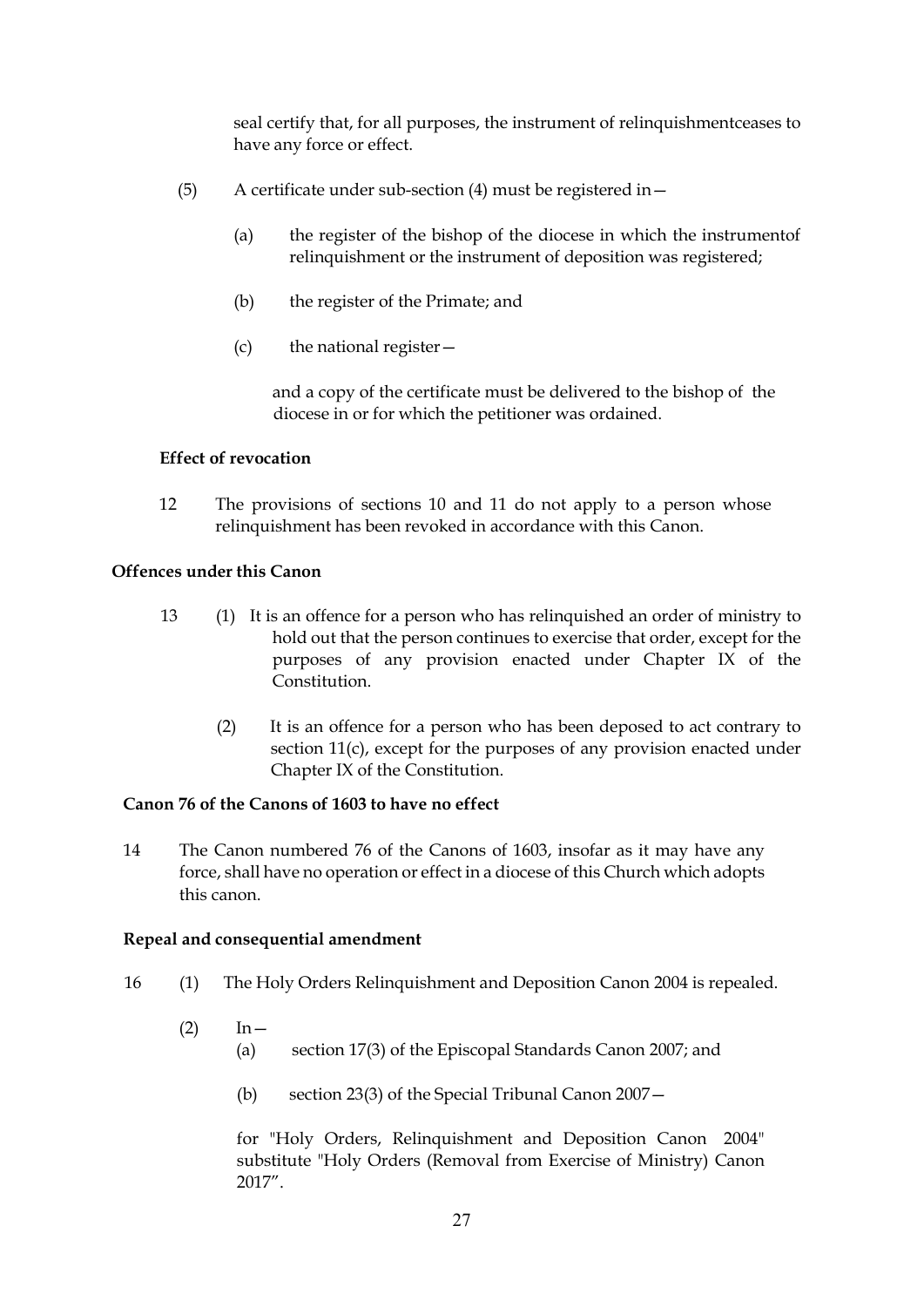### **Coming into force by adoption**

17 The provisions of this Canon affect the order and good government of this Church within a diocese and do not come into force in a diocese unless and untilthe diocese adopts this Canon by ordinance of the synod of the diocese.

### **SCHEDULES**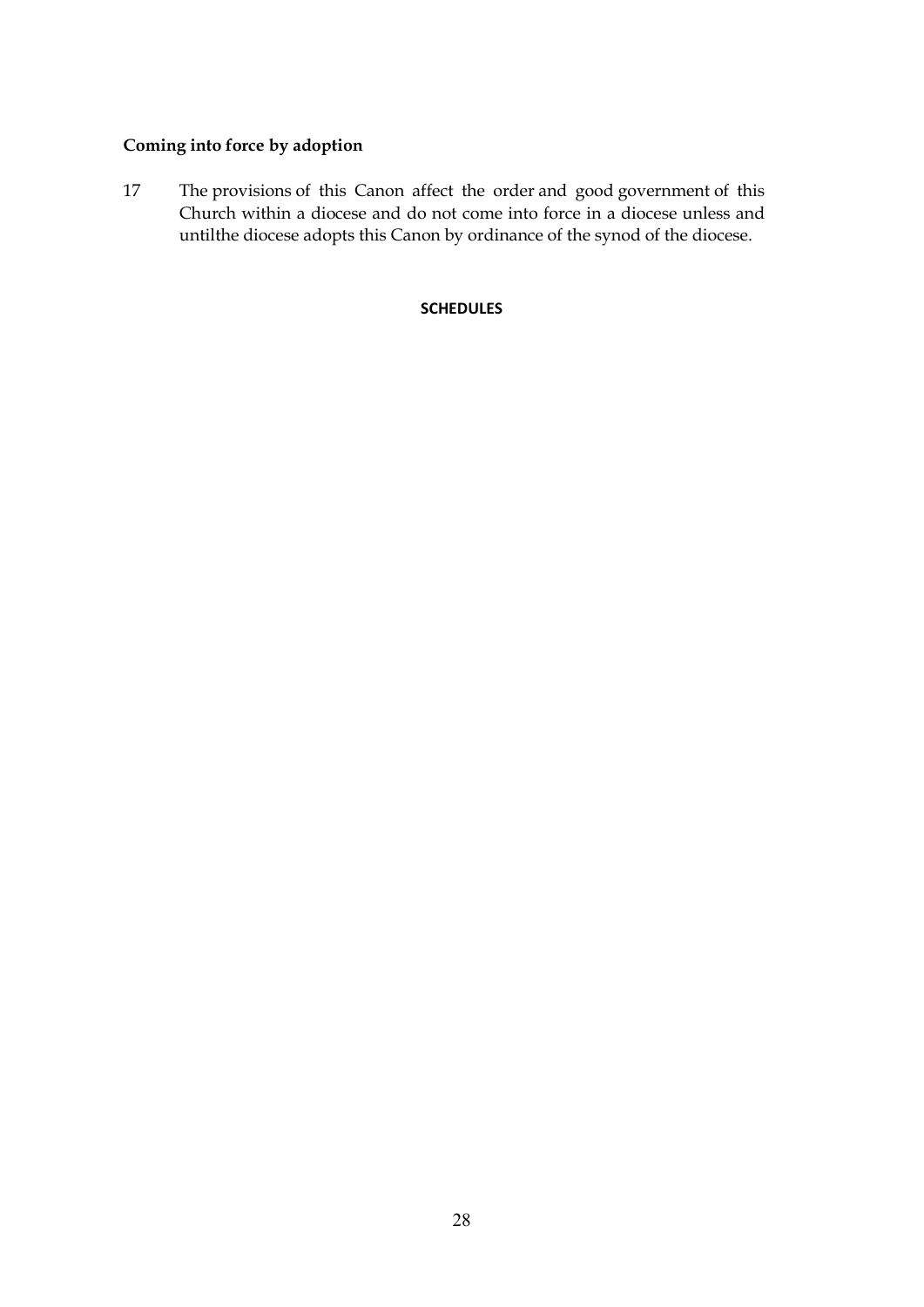#### **SCHEDULE 1**

### **VOLUNTARY RELINQUISHMENT OF ONE OR MORE ORDERS OF MINISTRY**

#### KNOW ALL PERSONS BY THESE PRESENTS THAT I,

a person in Holy Orders in the Anglican Church of Australia (particulars of which are set out in the Schedule)

**DECLARE** that I have resigned the clerical licences and appointments and positions held by me as (*bishop, priest or deacon*) and **RELINQUISH** all rights and privileges as attached to the order/s of (*bishop, priest or deacon*) set out in the Schedule to this instrument in accordance with the Constitution and Canons of the Anglican Church of Australia and FURTHER DECLARE that I shall at all times from the date of this instrument conduct myself accordingly.

### **SCHEDULE**

#### **PARTICULARS OF HOLY ORDERS SUBJECT TO THIS DECLARATION**

FULL NAME AND ADDRESS

|                                                     | ORDAINING BISHOP(S) | <b>PLACE</b> | <b>DATE</b> |
|-----------------------------------------------------|---------------------|--------------|-------------|
|                                                     |                     |              |             |
| ORDINATION AS PRIEST                                |                     |              |             |
|                                                     |                     |              |             |
| DATED:<br><b>EXECUTED BY</b><br>in the presence of: |                     |              |             |
| (Bishop or Archdeacon or legal practitioner)        |                     |              |             |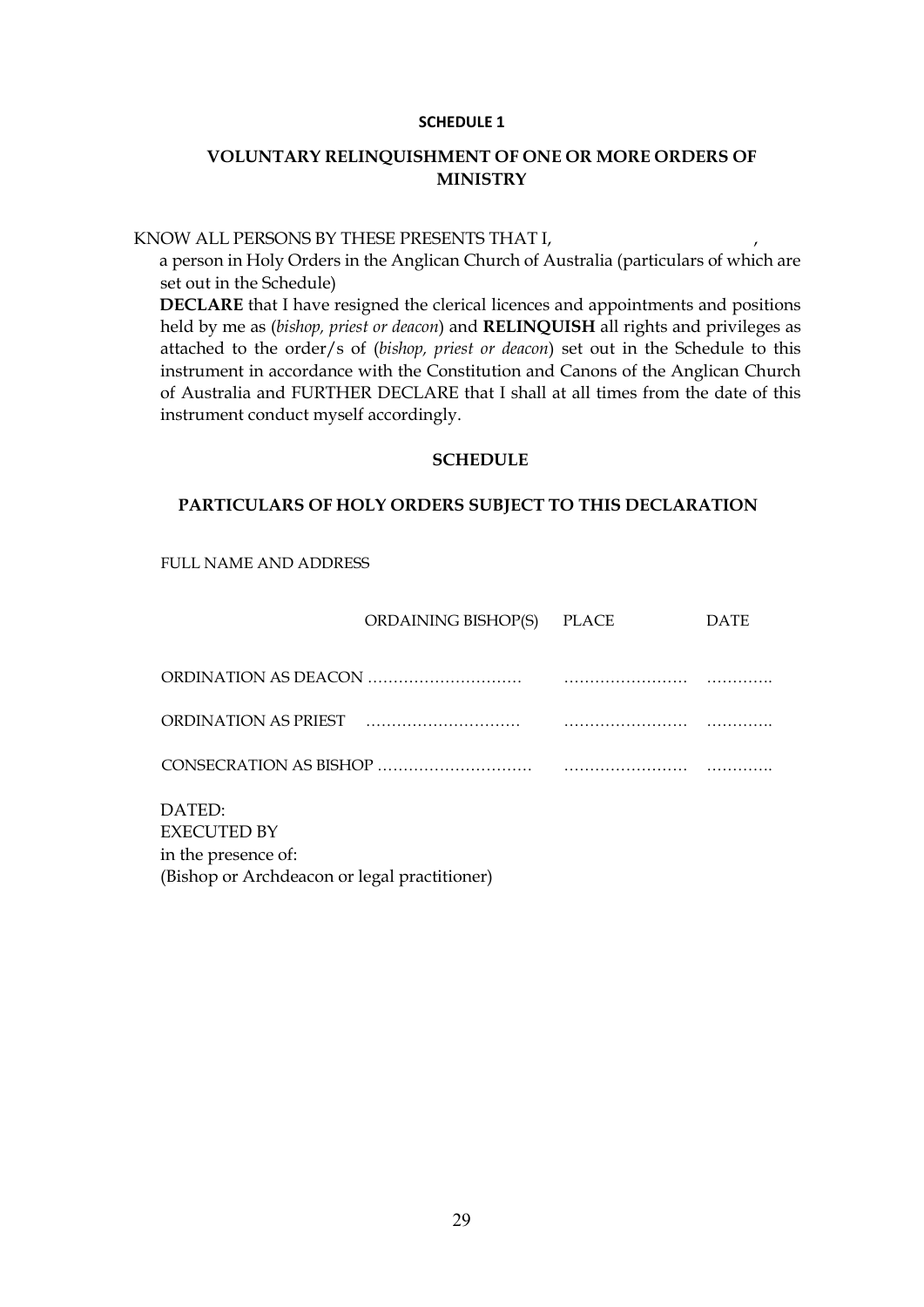### **CONSENT OF BISHOP OF DIOCESE IN WHICH DECLARANT LAST HELD ACLERICAL LICENCE OR APPOINTMENT**

I, by Divine Providence Bishop (Archbishop) ofconsent to the above relinquishment.

DATED: EXECUTED BY: in the presence of:

### **CONSENT OF BISHOP OF DIOCESE IN WHICH DECLARANT RESIDES:**

I, by Divine Providence Bishop (Archbishop) of ………………. declare that I am the relevant bishop for the purposes of the Holy Orders (Removal from Exercise of Ministry) Canon 2017 and consentto the above relinquishment.

DATED: EXECUTED BY: in the presence of: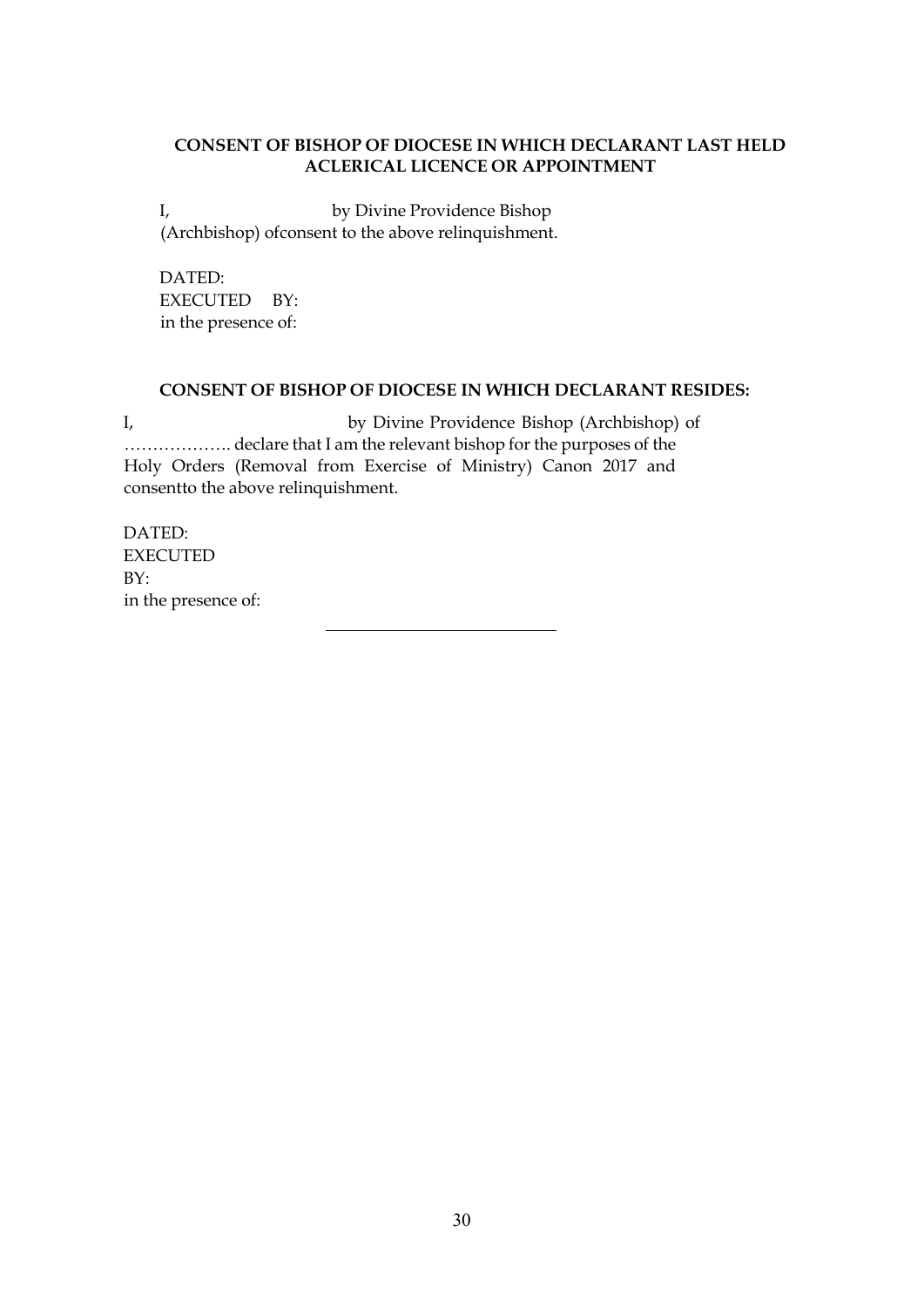### **SCHEDULE 2**

### **PROHIBITION FROM FUNCTIONING FOLLOWING THE SENTENCE OF A TRIBUNAL**

I, by Divine Providence Bishop (or

Archbishop) ofTo

**GREETINGS** 

I declare that I am the relevant bishop for the purposes of the Holy Orders (Removal from Exercise of Ministry) Canon 2017 and I by these presents **prohibit you from functioning in the exercise of Holy Orders** in the Anglican Church of Australia (as set out in the Schedule) in accordance with the Constitution and Canons of the Anglican Church of Australia following the sentence of a duly constituted tribunal.

### **SCHEDULE**

### **PARTICULARS OF HOLY ORDERS SUBJECT TO PROHIBITION**

FULL NAME AND ADDRESS

|                        | ORDAINING BISHOP(S) | PLACE | <b>DATE</b> |
|------------------------|---------------------|-------|-------------|
| ORDINATION AS DEACON   |                     |       |             |
| ORDINATION AS PRIEST   |                     |       |             |
| CONSECRATION AS BISHOP |                     |       |             |

### **PARTICULARS OF PROHIBITION FROM FUNCTIONING**

…………………………DATED SEALED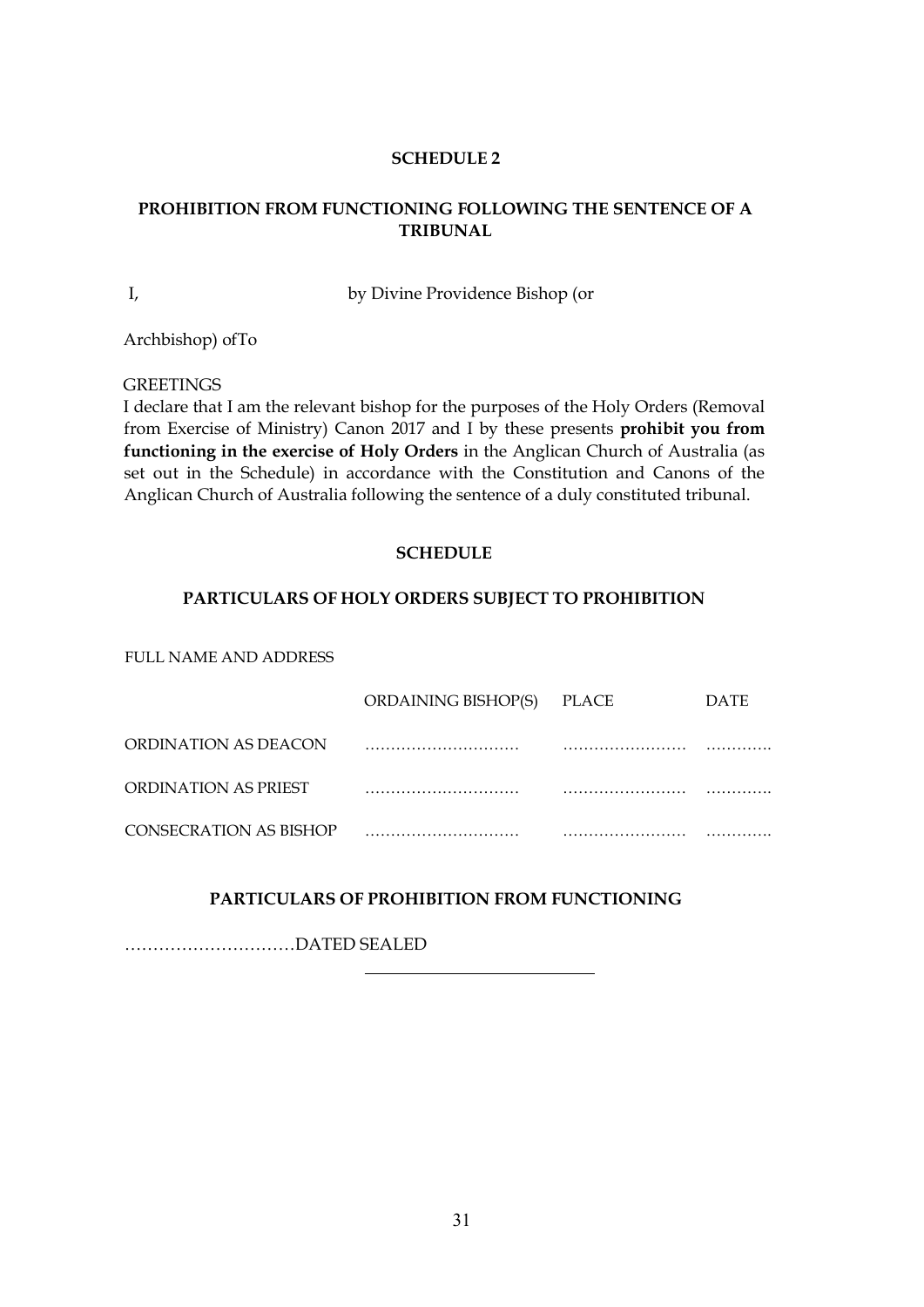#### **SCHEDULE 3 DEPOSITION**

I, by Divine Providence Bishop (or

Archbishop) ofTo

#### **GREETINGS**

I declare that I am the relevant bishop for the purposes of the Holy Orders (Removal from Exercise of Ministry) Canon 2017 and by these presents **depose you** in accordance with the Constitution and Canons of the Anglican Church of Australia following the sentence of a duly constituted tribunal *or*following the recommendation or determination of a professional standards body [delete as applicable] from the Holy Orders set out in the Schedule.

### **SCHEDULE**

### **PARTICULARS OF HOLY**

#### **ORDERS**

FULL NAME AND ADDRESS

|                        | ORDAINING BISHOP(S) | PLACE | DATE |
|------------------------|---------------------|-------|------|
| ORDINATION AS DEACON   |                     |       |      |
| ORDINATION AS PRIEST   |                     |       |      |
| CONSECRATION AS BISHOP |                     |       |      |
|                        |                     |       |      |

DATED

SEALED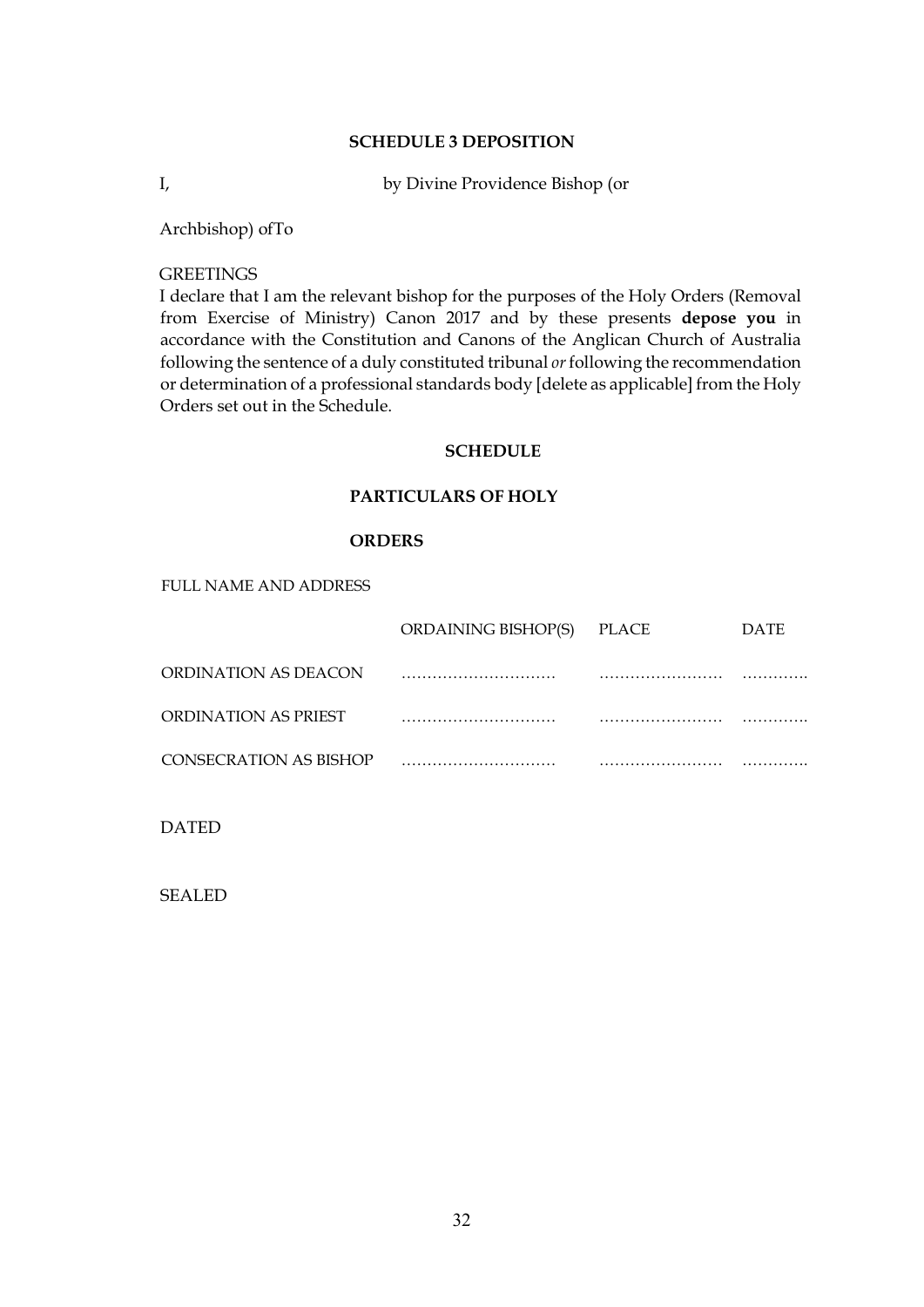### **SCHEDULE 4**

### NOTICE OF AN INSTRUMENT UNDER THE HOLY ORDERS (REMOVAL FROMTHE EXERCISE OF MINISTRY) CANON 2017

I, by Divine Providence Bishop (or Archbishop) of

GIVE NOTICE of the instrument dated ……………… that concerns................. [*name*] and that is now attached being

\* an instrument of relinquishment

\* a prohibition from functioning pursuant to the sentence of a tribunal

\* an instrument of deposition.

*\*delete as applicable*

### **STATEMENT AS TO CIRCUMSTANCES**

### **ATTACHMENT**

#### DATED

I certify that the wording of the Bill is the wording agreed to by the Committee

Brian J Norris Chairman of Committee

We certify that this Act was passed by the Synod of the Diocese of Gippsland this Fifteenth day of May2021.

Marion Dewar **Heather Toms** Assistant Secretaries of Synod

I assent to this Bill

+Richard, Gippsland Bishop 15 May 2021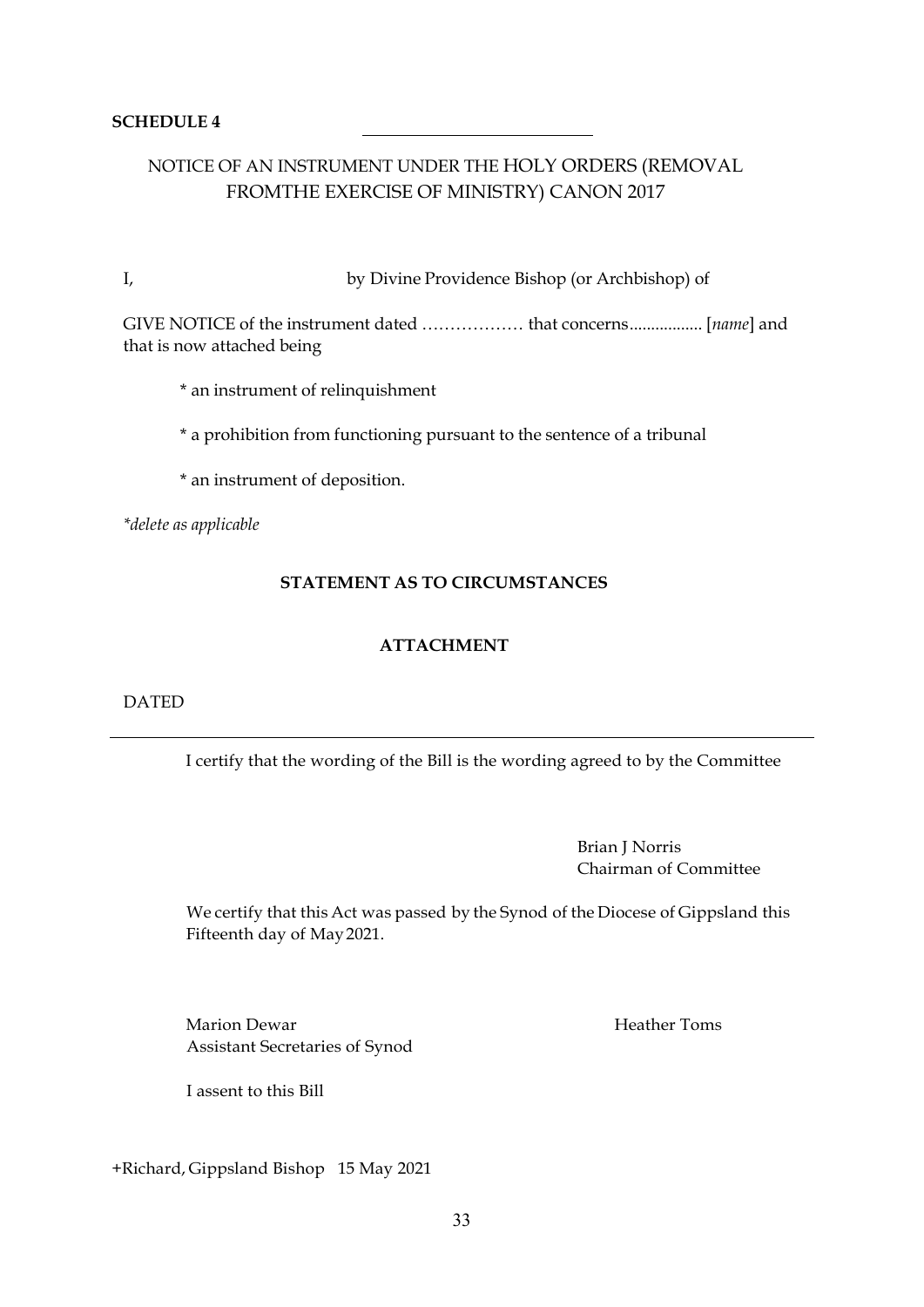*Professional Standards (Amendment) Bill 2021*

EXPLANATORY MEMORANDUM

The purpose of this Bill is to enable the convening of a Professional Standards Board panel to determine a matter before it more practicable in the Diocese.

| Clause 1 | cites the title of the Bill.                                                                                                                                                                                                                                                                                                                          |
|----------|-------------------------------------------------------------------------------------------------------------------------------------------------------------------------------------------------------------------------------------------------------------------------------------------------------------------------------------------------------|
| Clause 2 | provides that the new amendments to the Appointments Act 1994 come<br>into operation on the date on which the Bishop assents to the amending<br>Act.                                                                                                                                                                                                  |
| Clause 3 | Amends section 34 (4) (c) in the <i>Professional Standards Act 2017</i> to<br>reduce the number of lay members required to constitute a panel of<br>the Professional Standards Board.                                                                                                                                                                 |
| Clause 4 | Amends section 35 (2) in the <i>Professional Standards Act 2017</i> that<br>provides for the constitution of a Board to consist of a President, or<br>Deputy President, who is to preside, and at least one clergy member<br>and at least one lay member from the panel as contained in the<br>amendments set out in the new sections section 35 (2). |
| Clause 5 | Deletes section 36 (2) in the <i>Professional Standards Act 2017</i> that<br>provides for a Board to be constituted by one member sitting alone.                                                                                                                                                                                                      |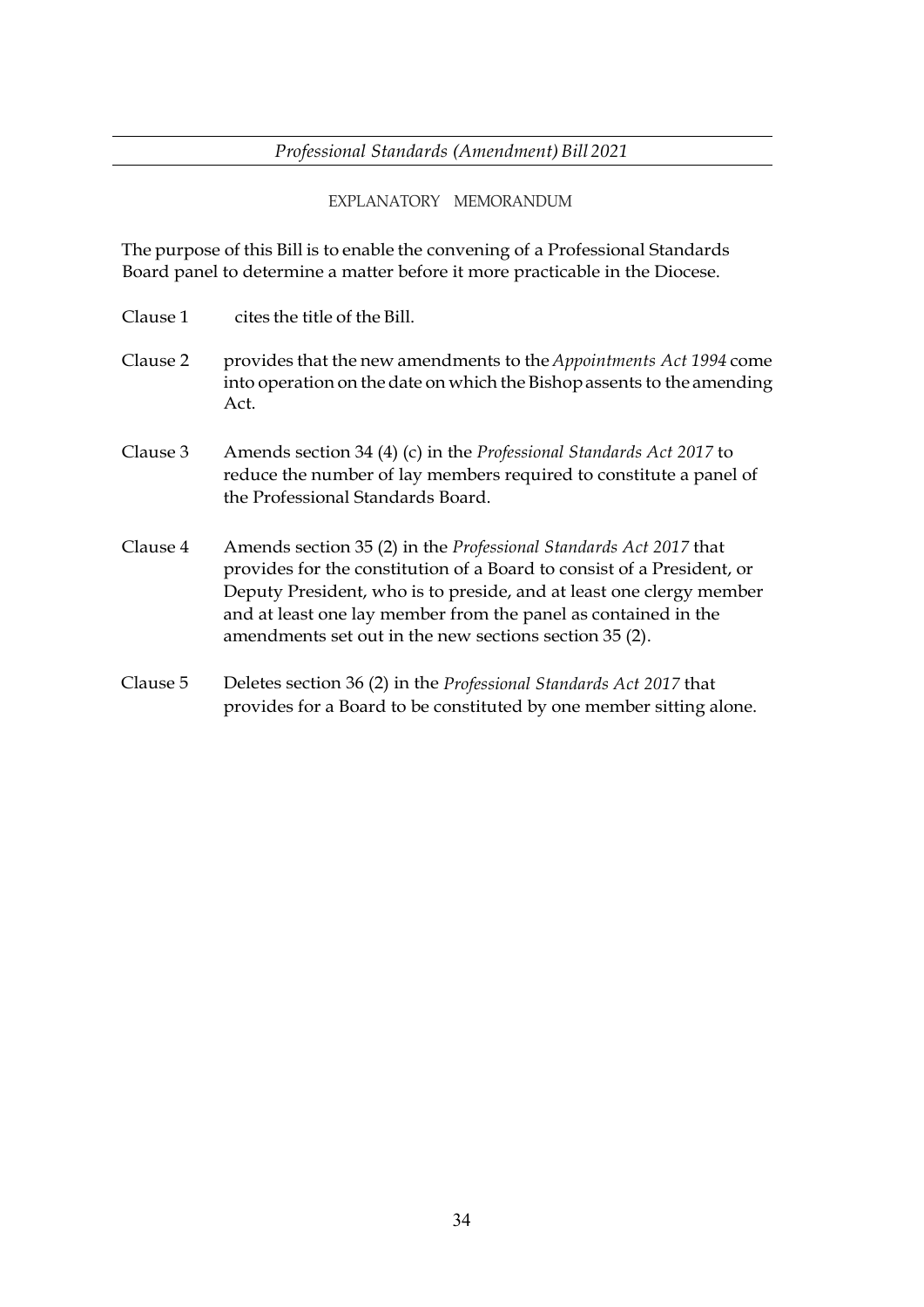### **ABILL**

relating to the composition of the Professional Standards Board and for other purposes.

BE IT ENACTED by the Bishop, the Clergy and the Laity of the Anglican Church of Australia within the Diocese of Gippsland in Victoria duly met in Synod according to law as follows:

### *Short title*

1. This Act may be cited as the **Professional Standards (Amendment) Act 2021.**

### *Commencement*

2. This Act comes into operation on the date on which it receives the assent of the Bishop.

### PART 5—PROFESSIONAL STANDARDS BOARD

- *34. Professional Standards Board*
- (1) There shall be a Professional Standards Board constituted and appointed in accordance with this Part.
- (2) Subject to this Act, the function of the Board is to inquire into and determine a question referred to it under section 44 and a question within its jurisdiction referred to it by an equivalent body to the PSC and to make a determination referred to in section 56 and, where appropriate, to make a recommendation in accordance with this Act.
- (3) The Board may exercise its functions in respect of a Church worker—
	- (a) resident or licensed in the Diocese, or engaged by a Church authority;
	- (b) not resident or licensed in the Diocese, nor engaged by a Church authority, but whose conduct is alleged to have occurred when the Church worker was resident or licensed in the Diocese or engaged by a Church authority.
- (4) The members of the Board are to be appointed from a panel comprising—
	- (a) a President and a Deputy President, each with at least 5 years as practising barrister or solicitor;
	- (b) 2 members of the clergy of at least 7 years standing;
	- (c)  $72 \text{ lay members}$  (who may or may not be members of the National Church) who have skills and qualifications appropriate for members of the Board.
- (5) The members of the panel referred to in section 35 may constitute an equivalent body, either generally or for a particular case or matter.